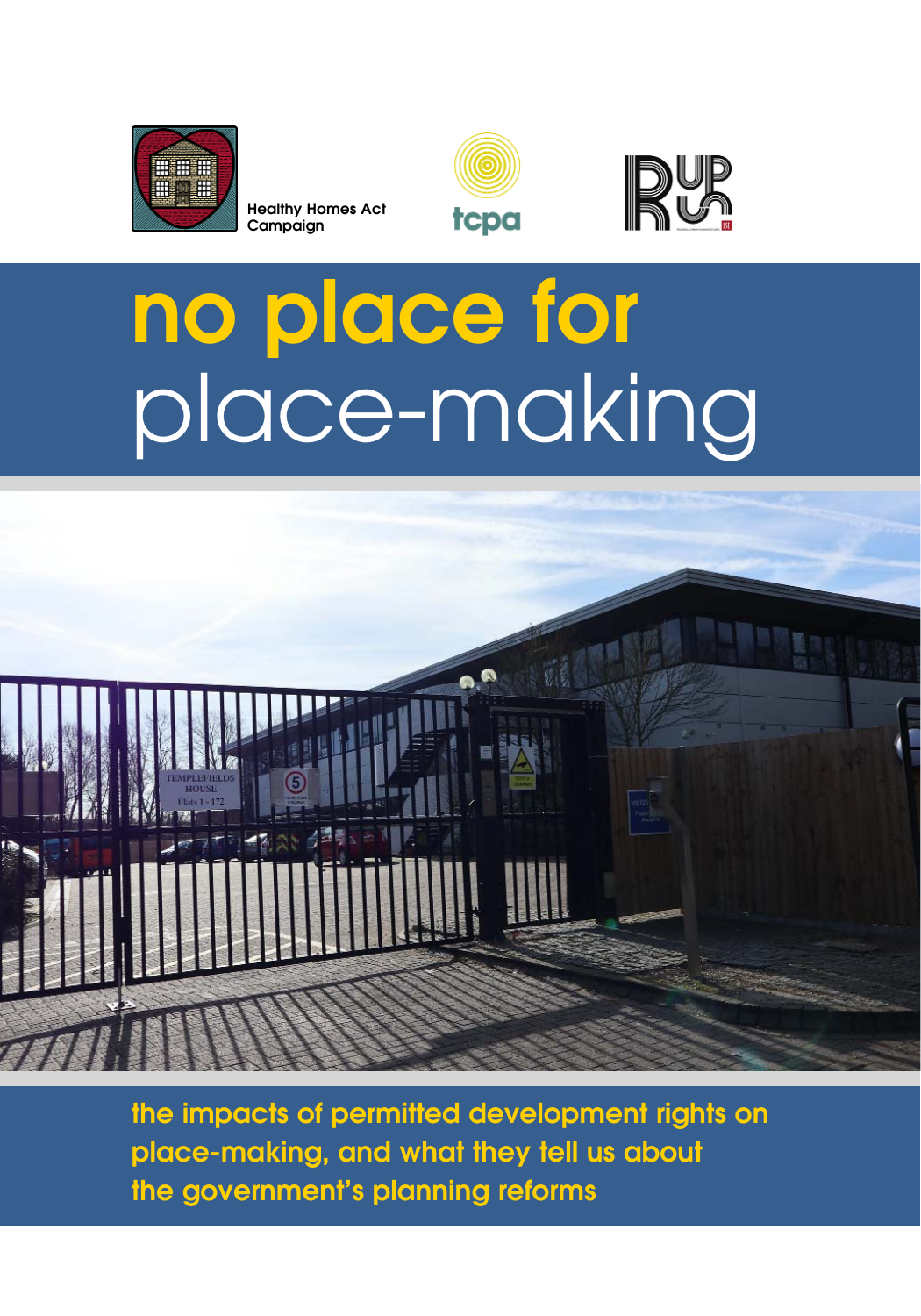**No Place for Place-making: The Impacts of Permitted Development Rights on Place-making, and What They Tell Us about the Government's Planning Reforms Published by the TCPA and written in collaboration with the Regional and Urban Planning Studies group at the London School of Economics and Political Science September 2020**

#### **Contributors:**



**Town and Country Planning Association: Dr Daniel Slade, Jack Dangerfield, and Dr Hugh Ellis**



**London School of Economics and Political Science: Dr Nancy Holman, Katie Mulkowsky, and Martina Rotolo**



**To find out more about the TCPA's Healthy Homes Act campaign, visit: www.tcpa.org.uk/healthy-homes-act**



**The Healthy Homes Act campaign is funded by the Nationwide Foundation.**

**Cover image: Office-to-residential conversion under permitted development at Harlow, taken by Katy Lock**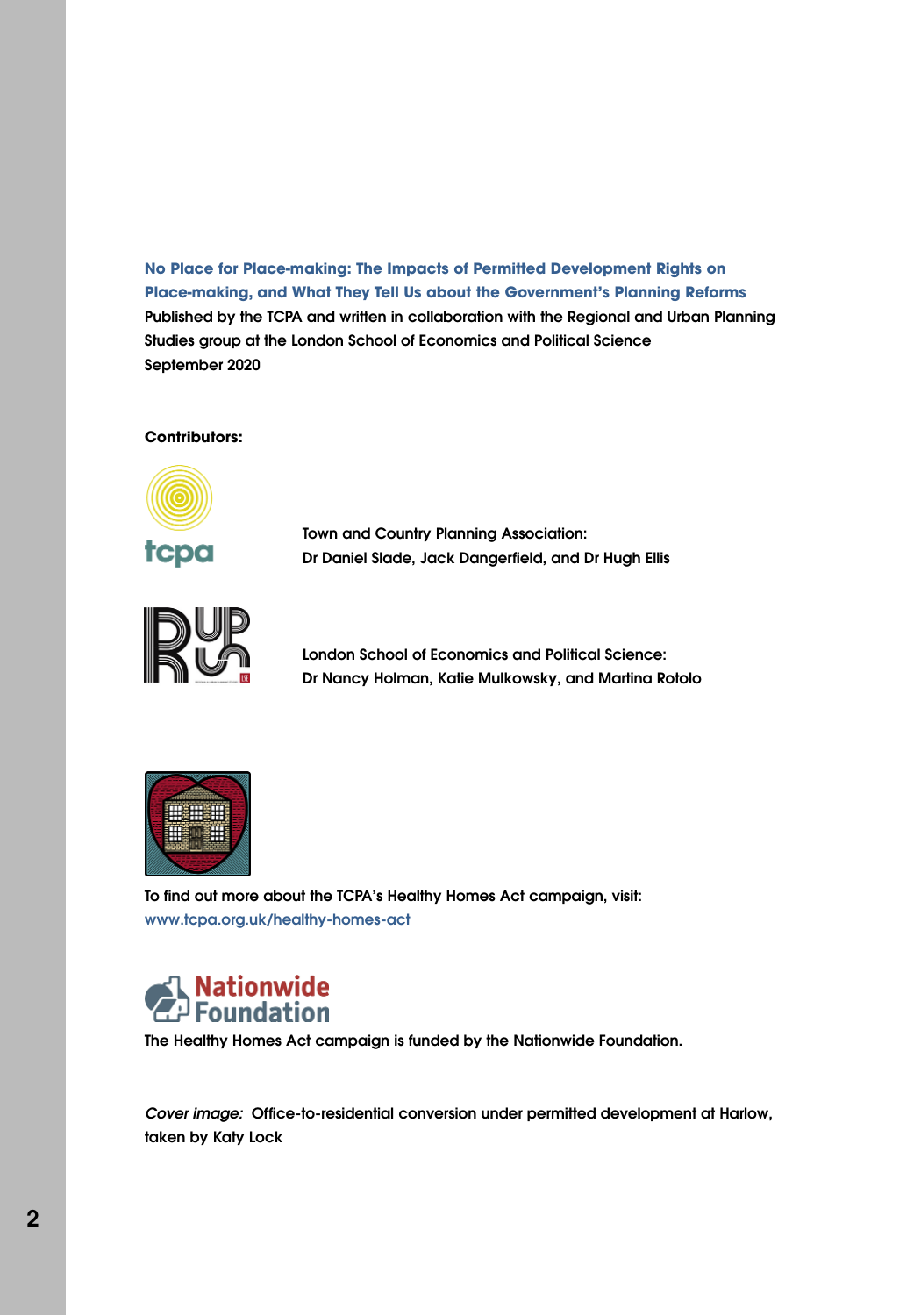### executive summary

#### **What is the minimum we expect from new homes?**

What is the minimum we should expect from homes built in England today? Most of us would expect windows in the main rooms. We would also expect enough space to move around freely and store our belongings; and our collective experience of COVID-19 tells us that access to a private balcony or outside space is more than a 'nice to have'. Most of us would also demand walkable pavements, access to some external green space, and basic local services.

Since 2013 and the introduction of new permitted development rights (PDRs) that allow new homes to be converted from offices and light industrial buildings without planning permission,over 100,000 new homes have been built in England without any requirements for these features. With the unprecedented expansion of PDRs on 1 September 2020, we risk seeing many more. Homes built in place of demolished commercial buildings, two-storey extensions on existing houses, and homes converted from shops will all now bypass the planning system.

#### **What can we learn from homes produced through PDRs so far?**

The planning reforms announced in the government's **[Planning for the Future](https://assets.publishing.service.gov.uk/government/uploads/system/uploads/attachment_data/file/907647/MHCLG-Planning-Consultation.pdf)** White Paper have attracted a great deal of commentary and criticism – but in their immediacy and scale, the changes to PDRs made prior to the publication of the White Paper may prove to have been even more radical. It is therefore important to be clear about the impacts that deregulation of the planning system through extended PDRs have had on people and places.

The evidence on the quality of new homes being produced through extended PDRs is well documented – and grim. Issues such as poor construction quality, overcrowding and lack of access to natural light and private outdoor space are so prevalent that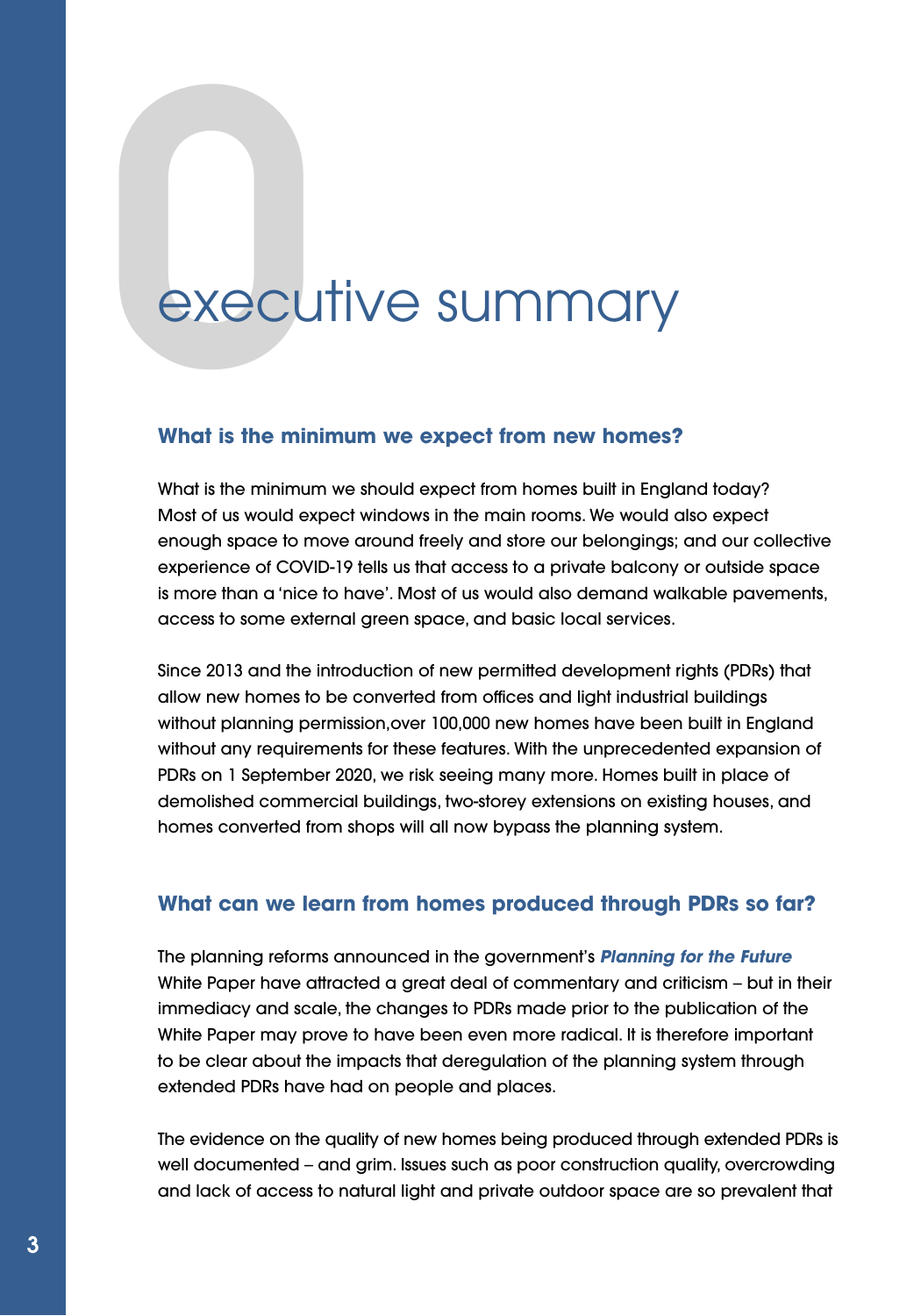the **[government's own research](https://assets.publishing.service.gov.uk/government/uploads/system/uploads/attachment_data/file/902220/Research_report_quality_PDR_homes.pdf)** has found that homes built in this way are generally worse for occupiers' health, wellbeing and quality of life than homes that are planned. The **One Year On report of the [TCPA's Raynsford Review of](https://www.tcpa.org.uk/the-raynsford-review-of-planning-one-year-on) [Planning in England](https://www.tcpa.org.uk/the-raynsford-review-of-planning-one-year-on)** describes such homes as '21st century slums'.

However, there has been less discussion about the impacts of these unplanned homes on wider places and communities, despite the fact that **[Public Health](https://assets.publishing.service.gov.uk/government/uploads/system/uploads/attachment_data/file/729727/spatial_planning_for_health.pdf) [England](https://assets.publishing.service.gov.uk/government/uploads/system/uploads/attachment_data/file/729727/spatial_planning_for_health.pdf)** and other bodies have been clear that our neighbourhoods are crucial to communities' health and wellbeing. The research reported here focuses on these wider impacts of permitted development, and particularly on how PDRs undermine councils' efforts to plan for healthy, safe and thriving places.

Based on an analysis of case studies collected by the TCPA and the London School of Economics, we found that four types of impact were particularly significant:

- **Permitted development has made real place-making impossible** in many places by effectively removing acres of land in key areas from councils' influence, preventing them from securing and co-ordinating development in sustainable, safe places. At the same time the government is critical of the planning system for the design quality of the places it produces.
- **Permitted development has deprived councils of funding for the infrastructure – green space, community facilities, healthcare facilities, roads, and affordable housing – that is essential to new and existing communities' wellbeing** because councils are unable to collect Section 106 payments on developments delivered through this route.
- **Permitted development threatens local jobs and businesses** because councils are unable to stop employment land in their areas being converted to housing. This potentially forces local people into unsustainable communities.
- **■ Permitted development has undermined local democracy** and left communities unable to influence their local environment as it changes over time.

Each of these issues is closely related, and they come together to produce neighbourhoods and places that are unsustainable, unattractive, and damaging to communities' wellbeing. By allowing even more new housing to bypass the planning system, the government's expansion of PDRs in September 2020 will inevitably exacerbate these problems.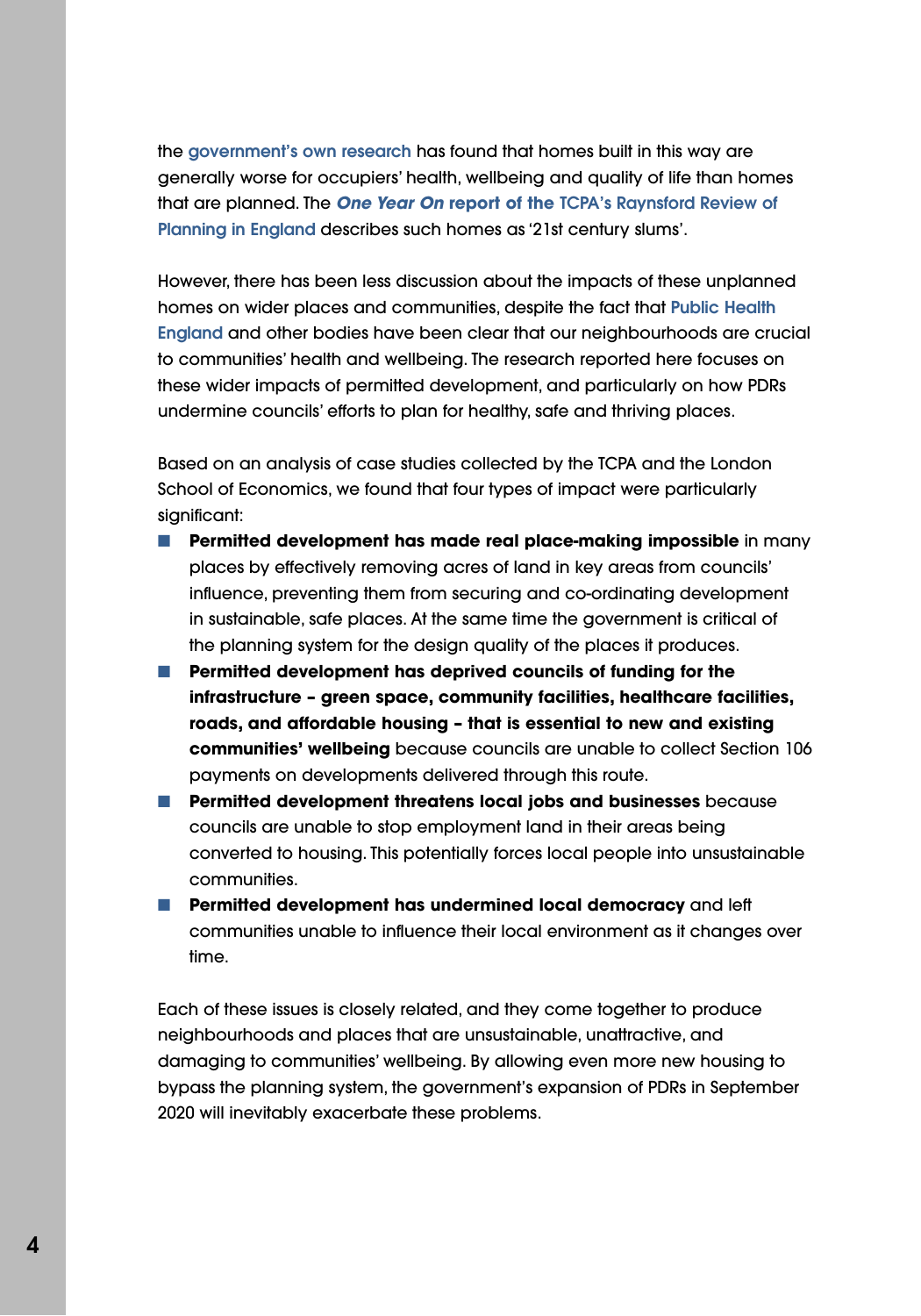#### **'A symptom of a strange sickness' – why we need a Healthy Homes Act to prevent the development of 21st century slums**

The current approach, which results in homes in the middle of industrial estates, is clearly not working. It is not only at odds with the government's commitments to 'building back better', but is simply immoral. Extended PDRs powerfully symbolise just how broken our overall approach to housing is, and are **[a symptom of a](https://www.local.gov.uk/dr-daniel-slade-policy-and-projects-manager-town-country-planning-association) [strange sickness](https://www.local.gov.uk/dr-daniel-slade-policy-and-projects-manager-town-country-planning-association)** in which all regulation of the built environment is seen as a burden, regardless of what it aims to achieve.

Too often the debate about standards is framed as a zero-sum game – those lobbying for further deregulation argue that it is the only way to deliver more housing and solve the housing crisis. But the only period since the Second World War in which the nation built anywhere near the 300,000 new homes a year which the government claims we need – between 1955 and 1975 – was defined by strong planning powers and investment in social housing. In other words, we need not less regulation, but better regulation which guarantees that all new homes and neighbourhoods – whether delivered through permitted development or the government's reformed planning system – support residents' health and wellbeing.

The TCPA, with the support of many other organisations, has developed draft legislation – the '**[Healthy Homes Act](https://www.tcpa.org.uk/healthy-homes-act)**' – which, if put into effect, would be a huge step towards meeting this aim. It defines and would enshrine in law the principles that define healthy homes and neighbourhoods. And, although it would not end permitted development, or block the government's planning reforms, it would effectively outlaw the creation of new homes and neighbourhoods which undermine people's health, safety, and wellbeing.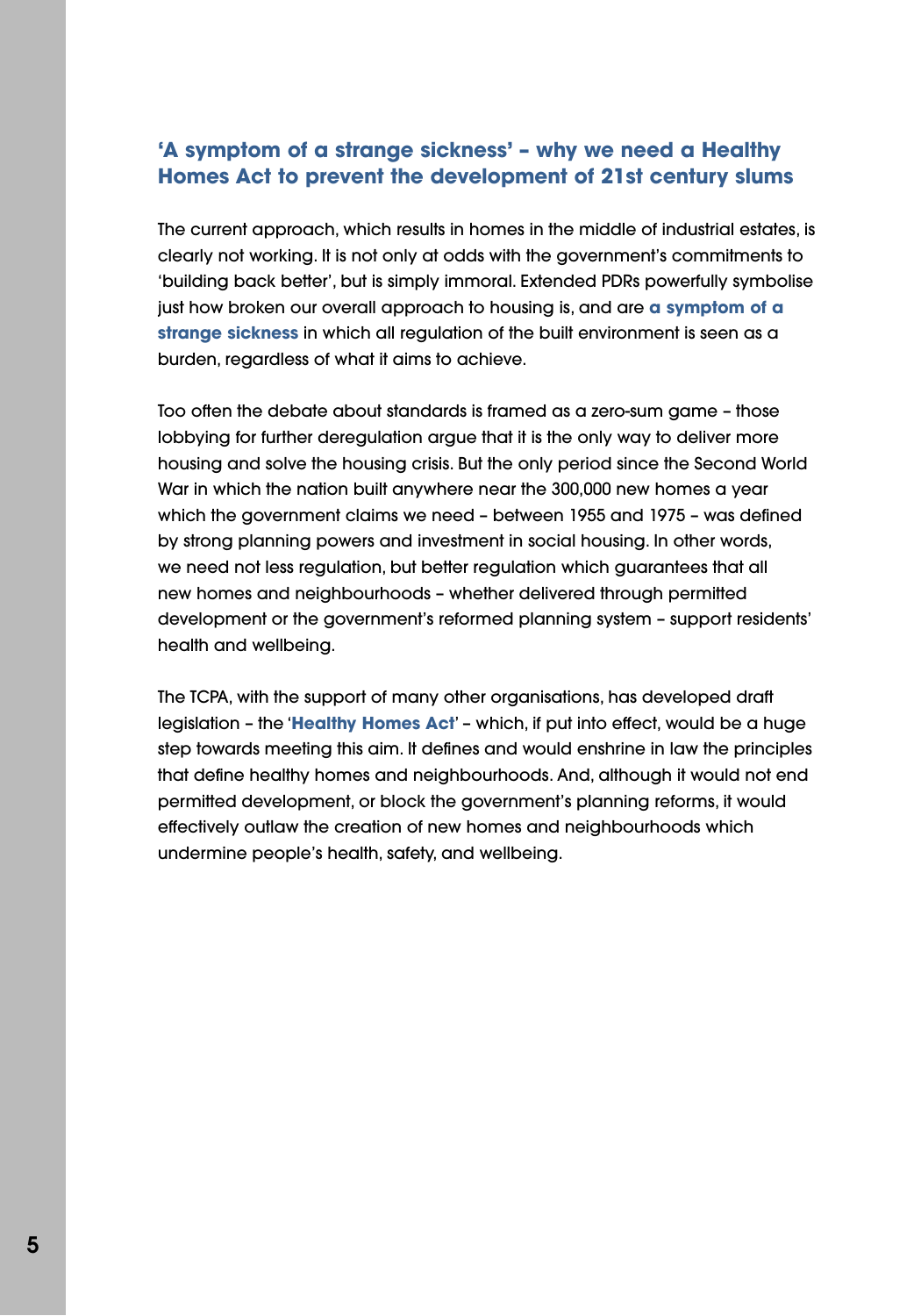# **11100**<br>**11100**<br>The expansion introduction and policy context

#### **The expansion of permitted development rights has left thousands of people living in homes that undermine their wellbeing**

New homes created through permitted development rights (PDRs) in England do not need planning permission: they bypass the regular planning system and require only very basic checks as part of a 'prior approval' process before development is allowed to proceed. Councils have little ability to prevent poor-quality or inappropriate new housing that comes through this route; local residents cannot object; and developers do not have to contribute to infrastructure or affordable housing to support their developments.

Despite this, successive governments have expanded PDRs in an attempt to speed up and increase housing delivery. Since 2013 it has been possible to convert office buildings and light industrial buildings into homes through permitted development, and, based on government 'Live Table' data (from Table 120), it is likely that more than **[100,000 homes](https://assets.publishing.service.gov.uk/government/uploads/system/uploads/attachment_data/file/850827/Live_Table_120.xls)** have been created through this route.

The government further expanded PDRs in September 2020. It is now possible to add additional stories to homes, demolish commercial buildings to replace them with homes, and turn shops into homes, all without planning permission. This is unprecedented. Not since the birth of the planning system have councils had so little control over the quality and location of new housing in their areas.

There is both **[growing public concern](https://blog.shelter.org.uk/2019/07/quality-versus-quantity-are-permitted-development-rights-really-the-answer-to-the-housing-crisis/)** and a mountain of **[evidence](https://www.rics.org/globalassets/rics-website/media/knowledge/research/research-reports/assessing-the-impacts-of-extending-permitted-development-rights-to-office-to-residential-change-of-use-in-england-rics.pdf)** that this largely unregulated development is leading to homes of such low quality that they are having serious impacts on residents' health and wellbeing. Indeed, on the same day that the government announced its most recent expansion of PDRs, it also published **[comprehensive research](https://assets.publishing.service.gov.uk/government/uploads/system/uploads/attachment_data/file/902220/Research_report_quality_PDR_homes.pdf)** on the quality of homes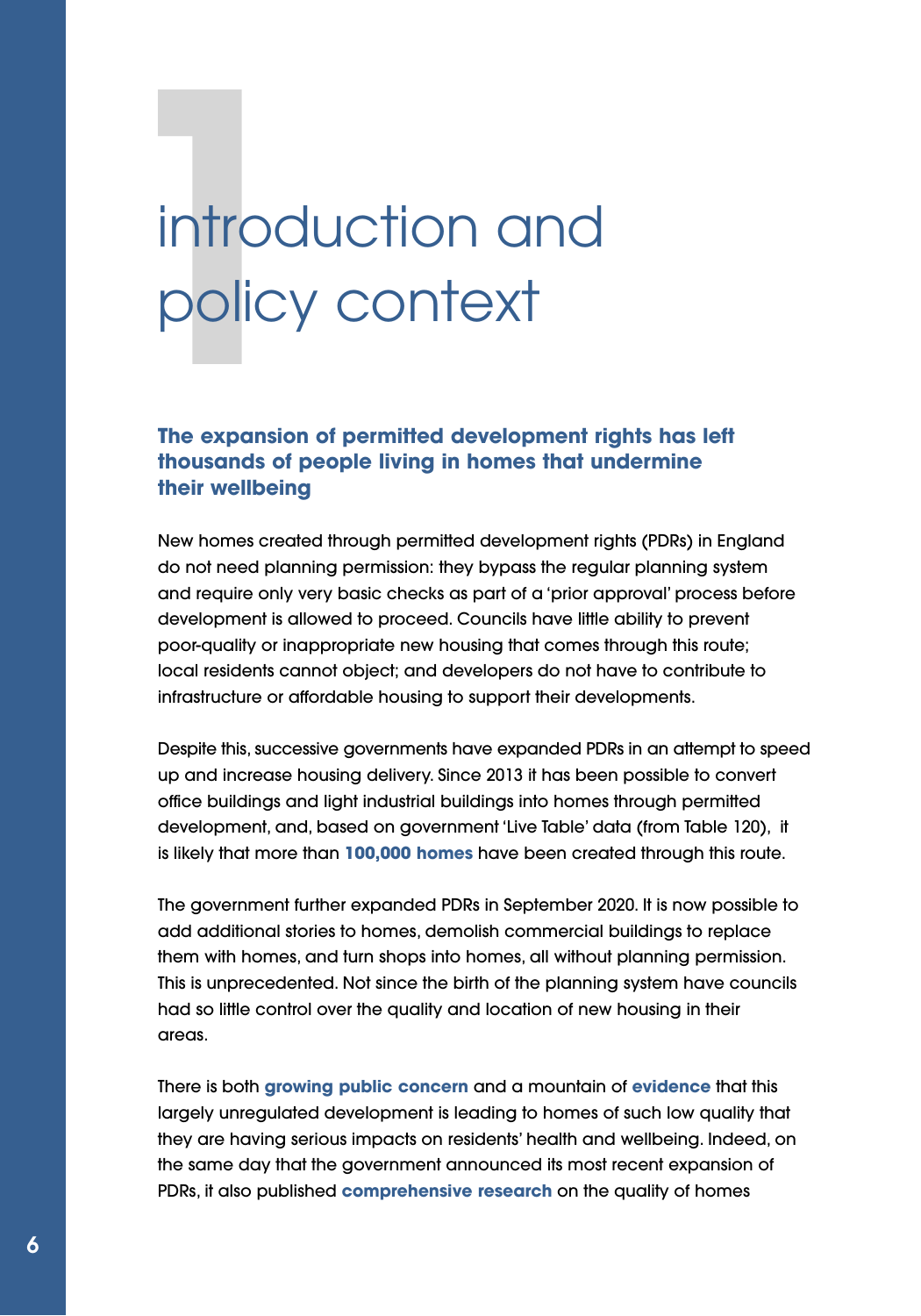delivered through office-to-residential permitted development. This research concludes (on page 70) that such conversions:

'create worse quality residential environments than planning permission conversions in relation to a number of factors vital to the health, wellbeing and quality of life of future occupiers.'

Of the 639 buildings that the authors examined, only 22.1% met nationally described space standards, 72% had only single-aspect windows (ten units appeared to have no windows at all), and only 3.5% had access to private amenity space. This matches the picture painted by other research into permitted development outcomes, including **[our research](https://www.tcpa.org.uk/Handlers/Download.ashx?IDMF=30864427-d8dc-4b0b-88ed-c6e0f08c0edd)**, and high-profile investigative journalism from newspapers and TV channels, including the **[BBC](https://www.bbc.co.uk/programmes/m000f1wr)**. It is highly likely that a significant proportion of the roughly 100,000 homes delivered in this way between 2015 and 2018 are of similarly poor quality, and that the government's expansion of PDRs will lead to many, many more.

#### **The 'indirect' impacts of permitted development homes matter**

Less often discussed are the wider 'indirect' impacts of permitted development on communities' health and wellbeing. As schemes delivered through PDRs bypass the planning system, councils are unable to co-ordinate development, plan vital infrastructure and services, and generally create successful, pleasant places which support health and wellbeing. The impacts of thousands of substandard homes on their individual residents clearly matter, but these larger, neighbourhood-scale, place-making impacts matter, too. Local councils have not had so little control over development in their areas since the Second World War – and we need to understand what this means for people's wellbeing.

It is also important to understand these wider impacts because they provide an insight into our future. As well as extending PDRs, in early August 2020 the government announced, through the **[Planning for the Future](https://assets.publishing.service.gov.uk/government/uploads/system/uploads/attachment_data/file/907647/MHCLG-Planning-Consultation.pdf)** White Paper, its intention to further reform the planning system. While many of the White Paper's proposals are contradictory, vague or currently lack substance, we are concerned that the government intends to:

- areatly reduce the number of factors that councils can consider when assessing new developments;
- give more new housing developments 'permission in principle' should they meet basic design criteria; and
- reduce or even remove the ability of local politicians and communities to oppose new developments which meet these reduced plan requirements.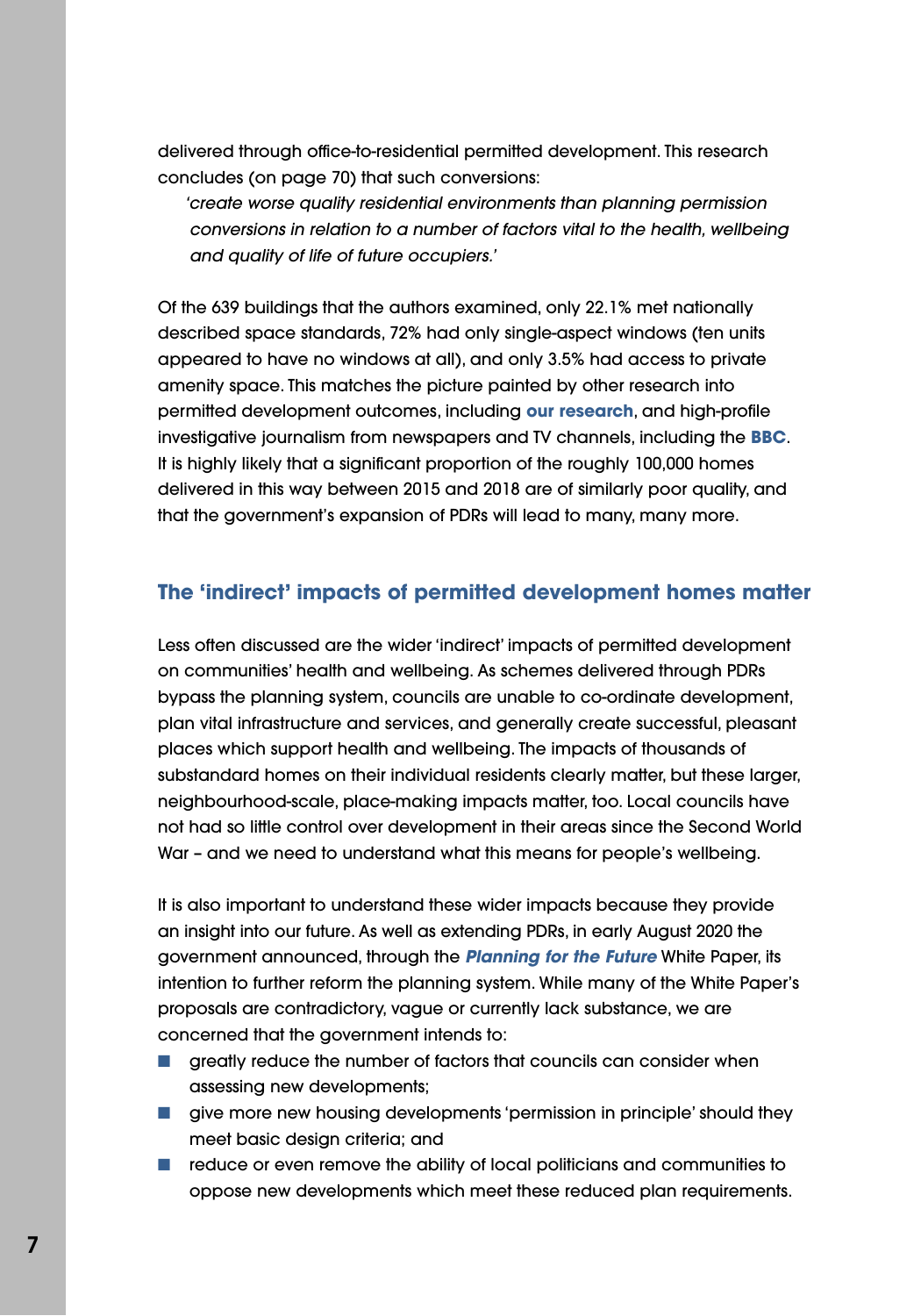Looking at the wider impact of PDRs can give a sense of what these changes could also mean for the future of place-making and the wellbeing of communities across the country.

#### **This report**

This short report, co-produced by the TCPA and researchers from the London School of Economics (LSE), is based on an in-depth analysis of case studies that both organisations have collected over recent years. Key sources included the TCPA's **[Raynsford Review of Planning in England](https://www.tcpa.org.uk/Handlers/Download.ashx?IDMF=30864427-d8dc-4b0b-88ed-c6e0f08c0edd)**, the government's own **[review](https://assets.publishing.service.gov.uk/government/uploads/system/uploads/attachment_data/file/902220/Research_report_quality_PDR_homes.pdf) [of office-to-residential PDRs' impacts](https://assets.publishing.service.gov.uk/government/uploads/system/uploads/attachment_data/file/902220/Research_report_quality_PDR_homes.pdf)**, research independently commissioned by the TCPA from the author of the government's review, local newspaper reports, and research independently collected by the researchers at the LSE. The examples and case studies presented here illustrate impacts that we have found to be important and/or common in our wider research.

Each section summarises the place-making impacts of permitted development under different themes, and the final section examines how a Healthy Homes Act would radically improve the way that we regulate the built environment and so end the construction of 21st century slums.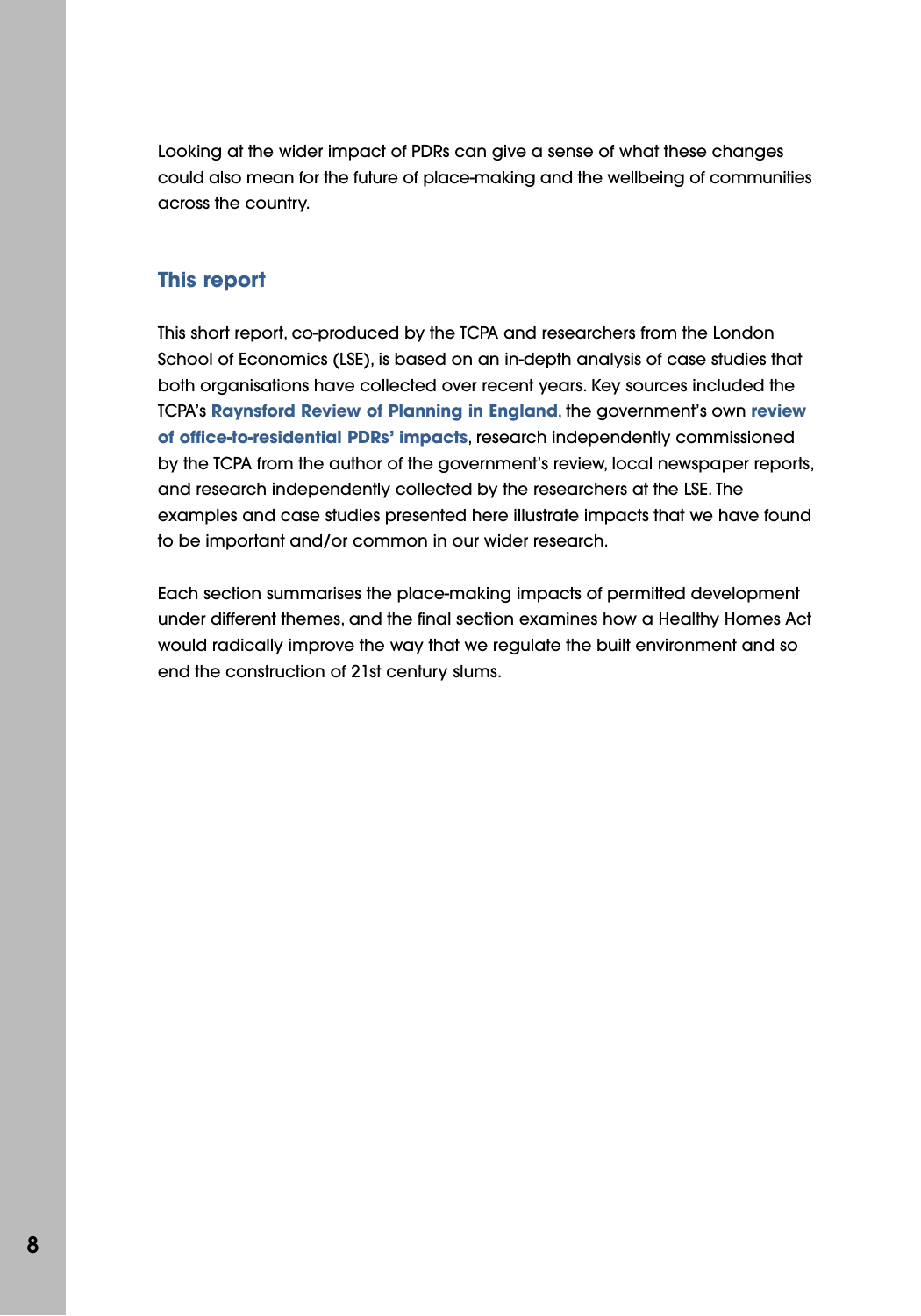## **222 Derminal**<br>222 Derminal<br>222 New bornes in 1 permitted development undermines real place-making

#### **New homes in unsuitable places**

A local council's most important role is to develop a vision for its local area and then work towards achieving it. This requires work to co-ordinate new homes and infrastructure, manage demand for services (whether bus routes or utilities), and prevent development (including of new homes) which does not align with this vision – and the planning system is one of the most powerful tools councils have to do this. But councils are unable to refuse planning permission for new homes in unsuitable or unsustainable locations when they come through permitted development. This means that inefficient and damaging land use patterns can emerge as housing comes forward in locations that do not have the infrastructure to support them. There are numerous examples of new residents finding themselves with no local shops, services or green spaces within walking distance of their homes, as well as no access to safe walking and cycling routes, thus severely limiting opportunities for cheap active travel and exercise.

Councils are also unable to require that new homes delivered through permitted development have access to public transport. This not only has implications for people's health and wellbeing, but also has consequences for climate change, local air quality, and road congestion. **[Huntingdonshire's Local Development](https://assets.publishing.service.gov.uk/government/uploads/system/uploads/attachment_data/file/902220/Research_report_quality_PDR_homes.pdf) [Plan](https://assets.publishing.service.gov.uk/government/uploads/system/uploads/attachment_data/file/902220/Research_report_quality_PDR_homes.pdf)**, for example, sets out policy which concentrates development in locations supported by a range of important infrastructure, services, and facilities. However, with the council unable to intervene, a number of agricultural-toresidential permitted development schemes in the area have resulted in homes in clearly unsustainable locations.

As well as homes built in locations that do not support residents' wellbeing, permitted development results in homes being built in locations that are actively damaging to residents' health, such as industrial estates (see Case Study 1 on page 11). Residents of an office-to-residential conversion in Mitcham, London,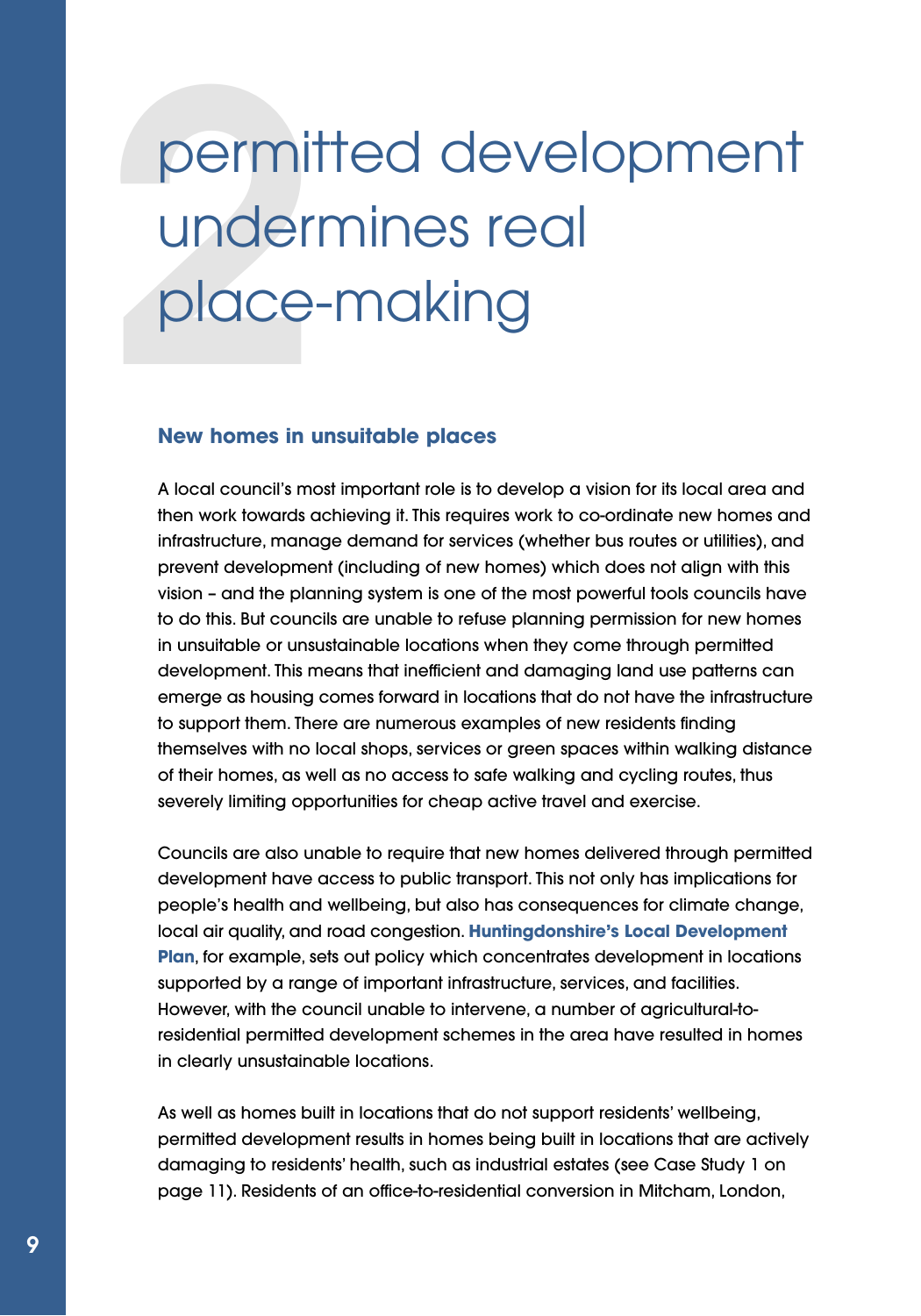have raised concerns about the health implications of industrial pollution, and over their children having no option but to play on roads used by heavy goods vehicles.

#### **The cumulative impacts of permitted development and the problem of scale**

While there is no limit to the number and size of dwellings delivered through individual permitted development schemes, there is no limit to the number of schemes in a particular area. This means that locations such as Hounslow (see Case Studies 1 and 2 on pages 11 and 12) and **[Harlow](https://www.theguardian.com/society/2019/mar/16/is-harlow-being-used-to-socially-cleanse-london)**, which have great concentrations of permitted development outcomes (**[more than half](https://www.architectsjournal.co.uk/news/office-to-resi-conversions-new-figures-show-worst-areas)** of the homes created in Harlow in 2018/2019 were through permitted development), have seen several large schemes come forward within as little as half a mile of each other. The cumulative impact of these developments is that councils effectively lose the ability to properly influence several acres of land in strategically important locations. This impedes their ability to implement coherent masterplans or place-making policy.

Councils can apply for an Article 4 Direction to prevent permitted development conversions in unsuitable locations, but these are tightly circumscribed by central government and can only be deployed when councils demonstrate special local circumstances. They also require extensive evidence, can be modified by the Secretary of State, and can leave councils prone to legal challenge.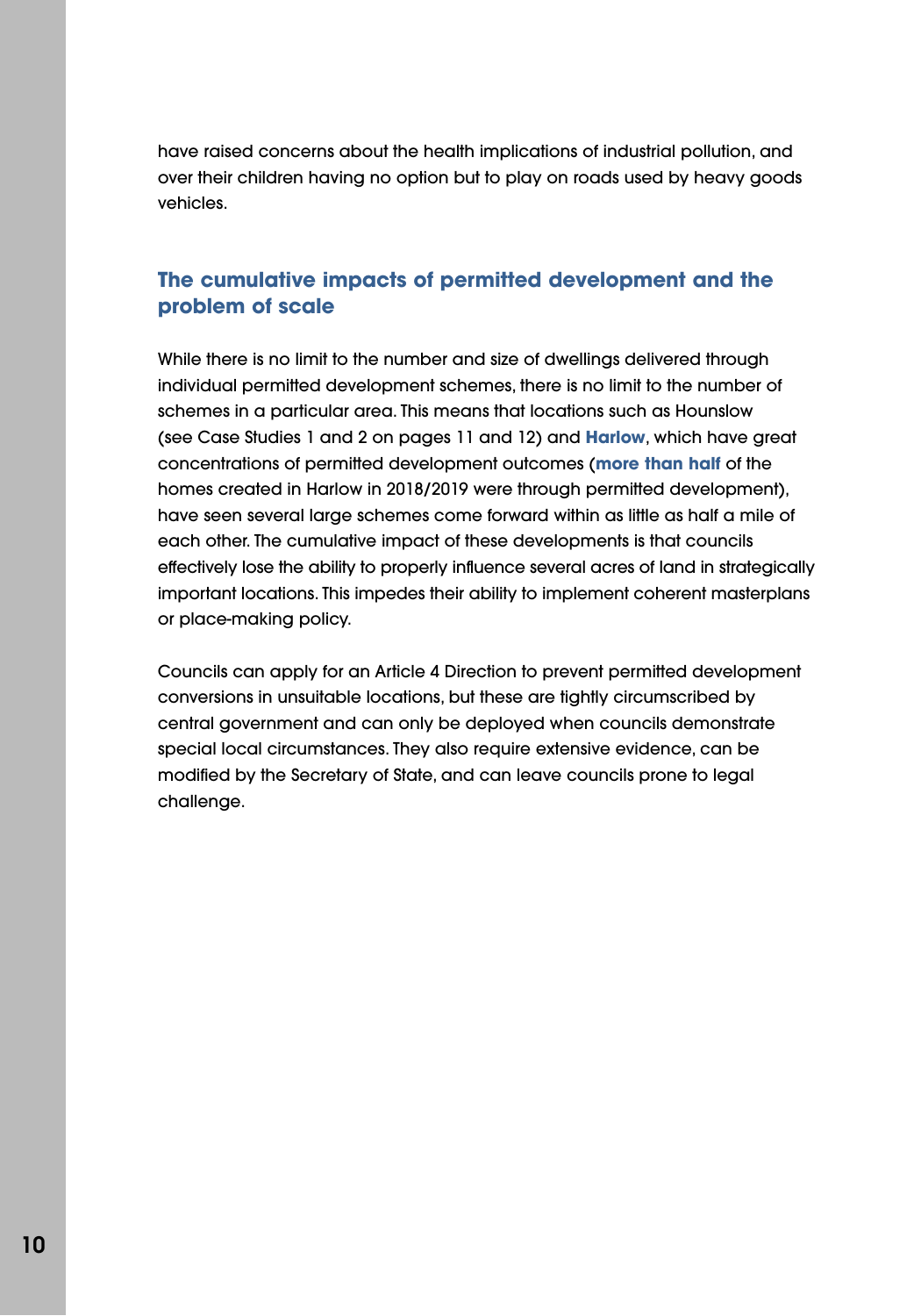#### **Case Study 1**

**Development in a damaging location – New Horizons Court, Hounslow** 



**A former Sky TV headquarters comprising four separate office blocks was converted into 297 flats following the submission of a prior notification (i.e. an application for prior approval) in October 2017.**

**Hounslow Council considered the scheme's impact on three issues – transport, contamination and noise disruption – and denied the scheme prior approval on the grounds that the development would lead to a harmful increase in traffic. Among the reasons for refusal were the poor pedestrian links and the scheme's relative distance from amenities and public transport nodes, which the council argued would lead to residents relying on carbased travel. The council's decision was overturned at appeal.**

**As the satellite image above illustrates, the new homes (location** shown by the blue **dot) are adjacent to a major road, and within a business park that includes factories and a waste transfer station**.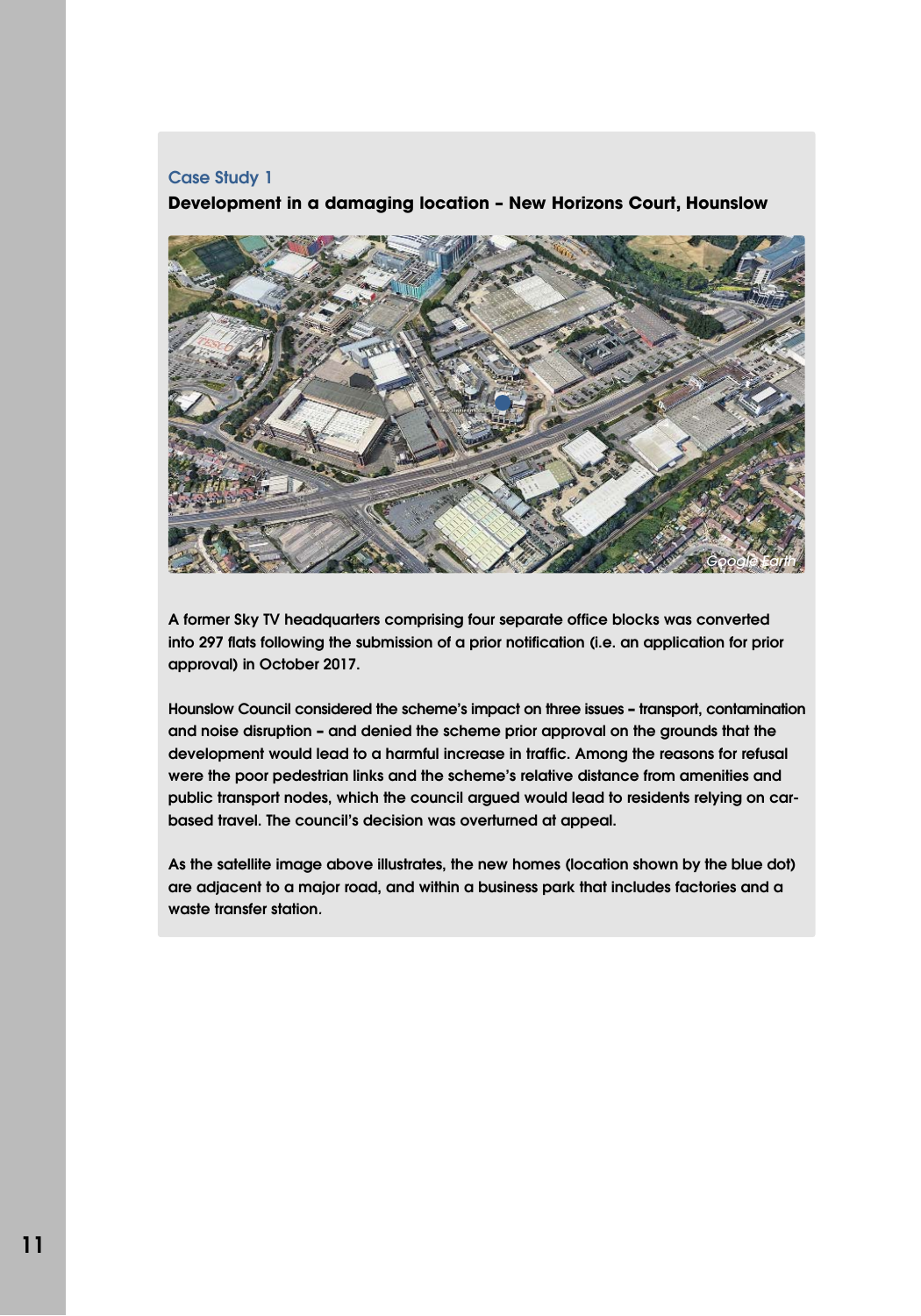#### **Case Study 2**

**Intense development without local engagement or control – Great West Plaza, Hounslow** 



**Property developer Quinata Global bought the 5.5 acre Riverbank Way site in Hounslow, London, in 2016 (location** shown by the blue **dot in the satellite image above). Several rounds of prior notifications followed in the years after, the first of which was to convert one office complex on the site into 132 self-contained residential flats. Hounslow Council turned down the first two prior approval applications on the grounds that the infrastructure provided as part of the scheme was insufficient and the development would lead to excessive strain on local residents. The council approved Quinata Global's third notification.**

**Two further prior notifications followed, which led to the conversion of two further office complexes into residential buildings of 135 apartments each in June 2019. During the same year, prior approval was also granted for the conversion of other offices on the site into 30 apartments. Finally, in April 2019, 42 apartments were added to the redevelopment scheme when the last prior approval was granted.**

**A planning officer from Hounslow Council commented that the numerous rounds of applications submitted on the same site were extremely time consuming to process, and difficult to properly process. Worse still was the confusion among local residents, who found out about the development only when an application for external alterations was made, which required planning permission and therefore consultation. As was noted by the planning officer, it was upsetting and almost impossible for local communities to understand how such a large number of new homes could be built without any consideration for local residents.**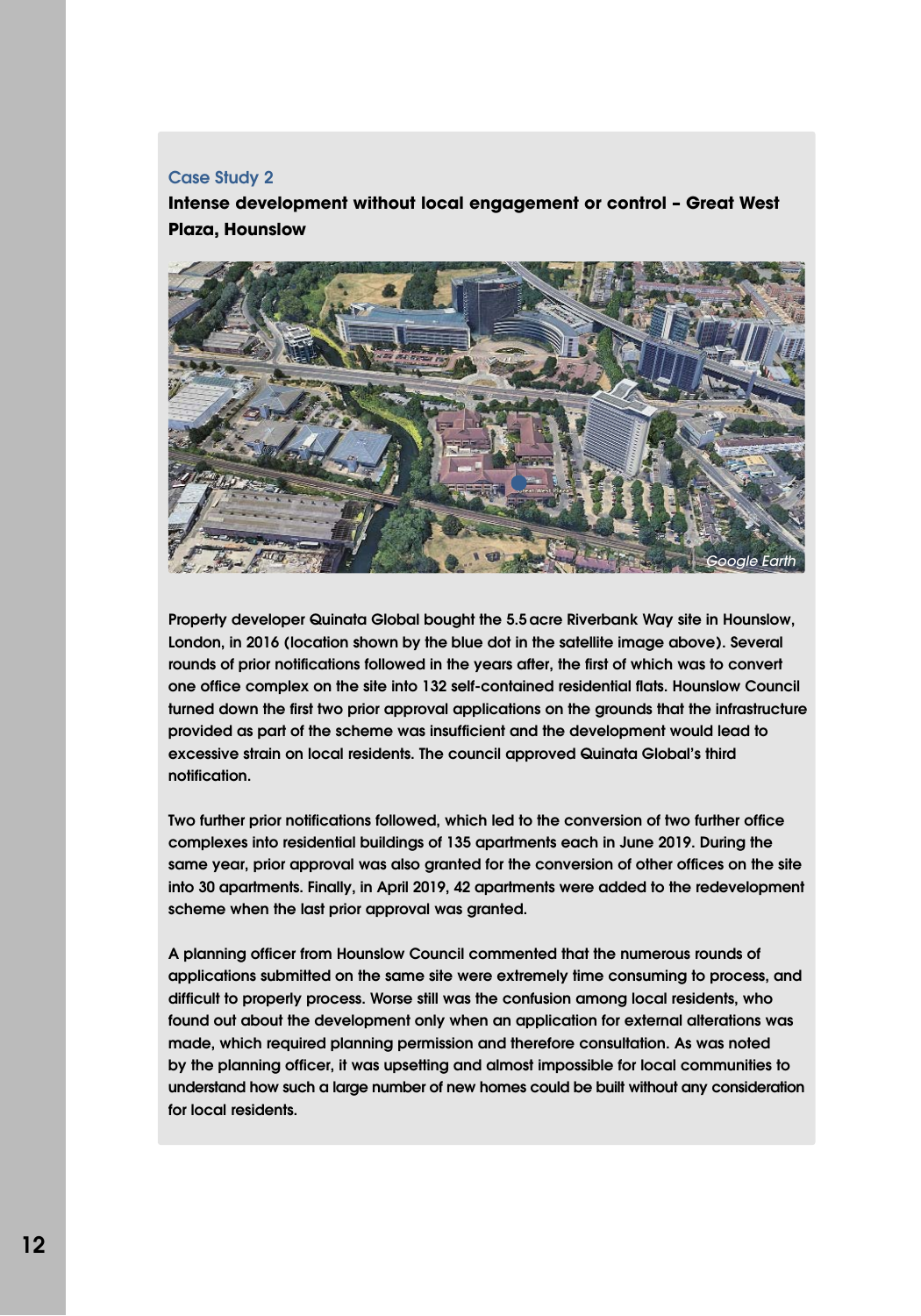## PDRs of<br>fundin<br>and e PDRs deprive councils of funding for infrastructure and essential services

#### **No way to redress the negative impacts of new homes on places**

Section 106 agreements are legal agreements between a local authority and a developer that make a development acceptable in planning terms. They can require a developer to contribute financially towards the maintenance of existing – or the provision of new – infrastructure local to the development. These contributions and agreements are crucial because developments may, for example, put pressure on local roads and public transport, increase the demand for places at local schools and colleges, or put pressure on doctors' and dental surgeries, community centres, and other local facilities. The construction of new homes can be, in itself, in the public interest. But without the capture of 'planning gain' through a process such as a Section 106 agreement there is no way to ensure that developers redress any negative impacts of their developments on existing residents and their local areas.

#### **No way to ensure that new residents have the services they need, or that the public interest is delivered**

There is also no way to ensure that the developer of a permitted development scheme contributes to the provision of the infrastructure needed to support the new residents of the homes being built. Indeed, extended PDRs also seriously undermine the provision of new homes themselves, because Section 106 agreements are used by councils to deliver the majority of affordable housing in England. The Local Government Association has **[recently estimated](https://www.local.gov.uk/lga-over-13500-affordable-homes-lost-through-office-conversions)** that more than 13,500 affordable homes have been lost over the past four years as a result of extended PDRs. Without a supply of affordable housing, local residents can remain on local authority waiting lists **[for longer](https://www.bbc.co.uk/news/education-44413766)**, living in temporary accommodation which is often of poor quality (and has itself often been created through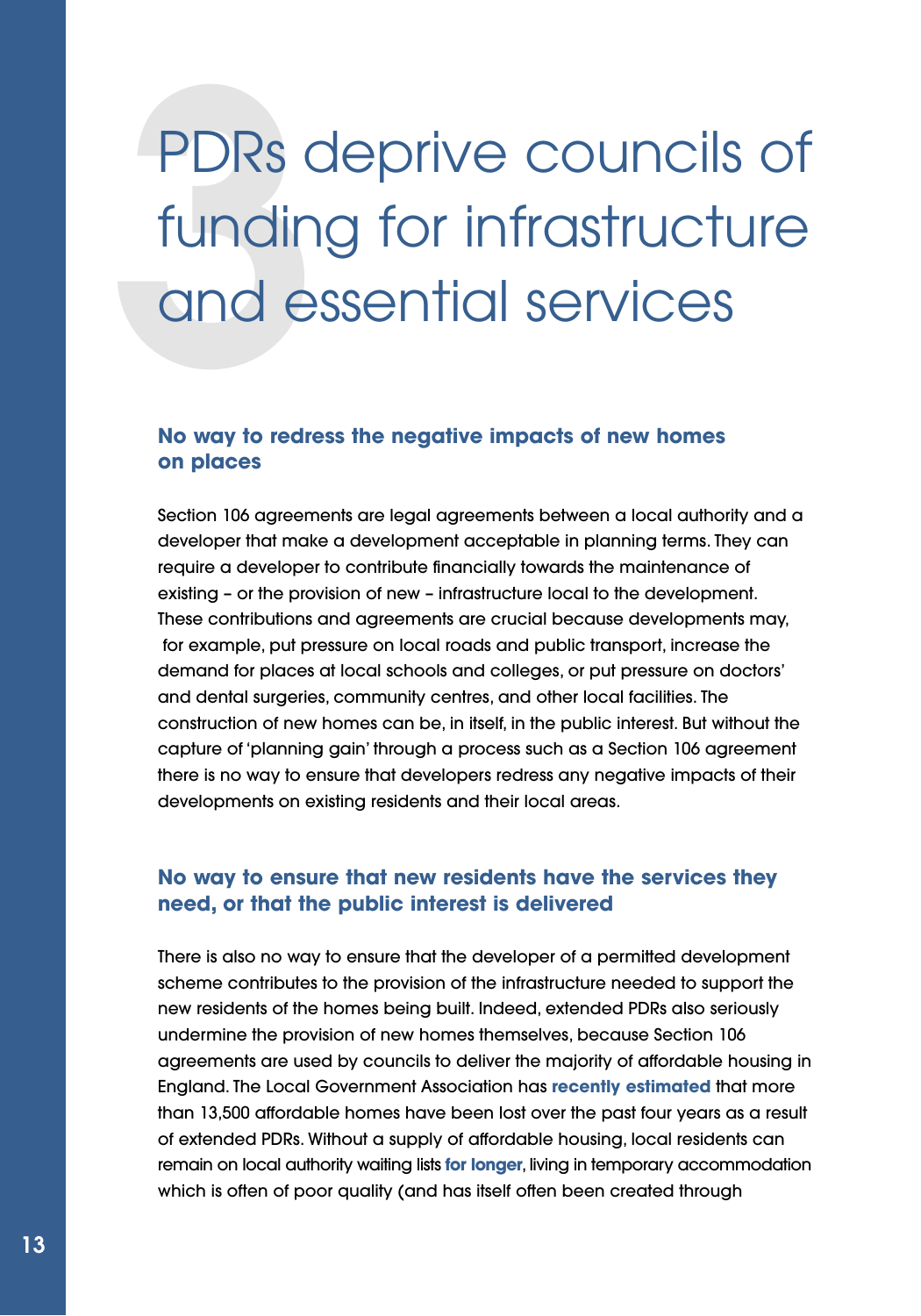permitted development) and which can seriously affect their health. Children who live in temporary accommodation for over a year are **[three times more](https://england.shelter.org.uk/__data/assets/pdf_file/0016/39202/Chance_of_a_Lifetime.pdf) [likely to develop a mental health condition](https://england.shelter.org.uk/__data/assets/pdf_file/0016/39202/Chance_of_a_Lifetime.pdf)**.

This is essentially a matter of the public interest; without mechanisms to fund new affordable housing and infrastructure there is no way to ensure that developers, who benefit financially from having planning permission (whether through PDRs or granted through the normal route), contribute some of those profits towards delivering positive impacts from new developments for both new and existing residents.

#### **The detrimental impact on local authority resources and the overall financial impact of PDRs on councils**

Research carried out by the Royal Town Planning Institute has revealed how a decade of austerity has left many local authority planning departments **[financially dependent on developer contributions and application fees](https://www.rtpi.org.uk/resourcing2019#_Toc46411964)** to deliver their services. However, developers pay much lower fees for the prior approval applications needed for permitted development than the fees for full planning applications. For example, Derby City Council only received £160 for a large permitted development application that would have brought in **[£37,000](https://assets.publishing.service.gov.uk/government/uploads/system/uploads/attachment_data/file/902220/Research_report_quality_PDR_homes.pdf)** in planning application fees. The expansion of PDRs reduces councils' planning budgets, **[further eroding](https://www.rtpi.org.uk/research/2019/january/serving-the-public-interest-uk-planning-services-in-an-age-of-outsourcing/)** their ability to plan proactively for new development and healthy places.

A **[study of the impacts of extended PDRs](https://www.rics.org/globalassets/rics-website/media/knowledge/research/research-reports/assessing-the-impacts-of-extending-permitted-development-rights-to-office-to-residential-change-of-use-in-england-rics.pdf)** across five local authorities published by RICS (the Royal Institution of Chartered Surveyors) estimates that they lost a combined total of £10.8 million in Section 106 funds over a four-year period as a consequence of extended PDRs, while as many as 1,667 affordable homes were lost. These local authorities lost a further £4.1 million in reduced application fees. The study's authors concluded (on page 11):

'Overall, office-to-residential PD has been a fiscal giveaway from the state to the private sector real estate interests, while leaving a legacy of a higher quantum of poor quality housing than is seen with schemes governed through full planning permission.'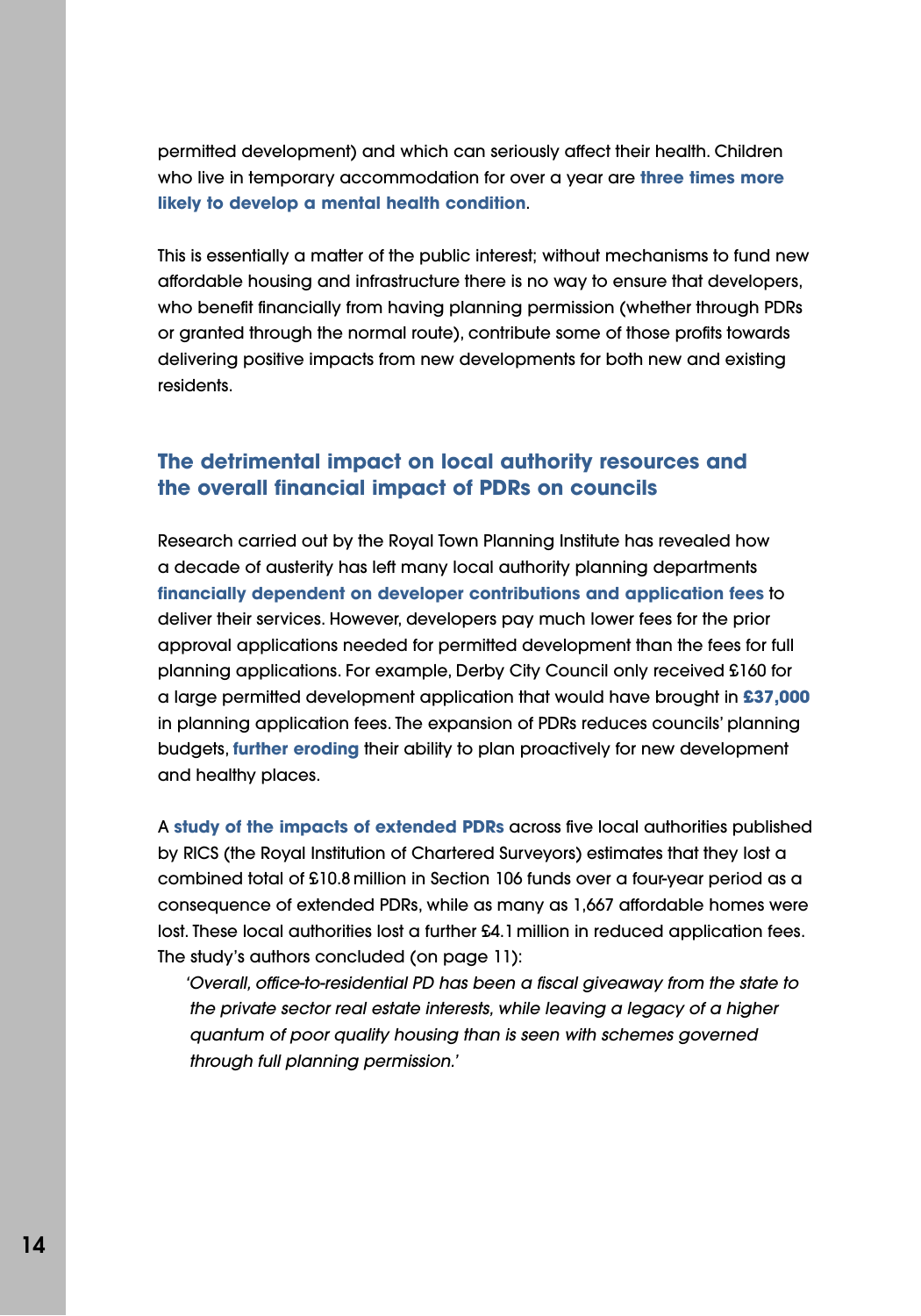#### **Case Study 3**

**Lost revenues for infrastructure and services – Delta Point, Croydon** 



**A prior notification was received by Croydon Council to convert a former office building, Delta Point, into 404 residential units (location** shown by the blue **dot in the satellite image above). Despite being a very dense development, no amenity space was provided, and only 100 units met national space standards.**

**The developer did not have to pay any contributions towards local infrastructure and services, meaning that the council missed out on as much as £1,858,400 (£4,600 per unit). When a council is faced with losing contributions from numerous dense schemes such as this through PDRs, their ability to fund the provision of important local infrastructure is severely diminished.**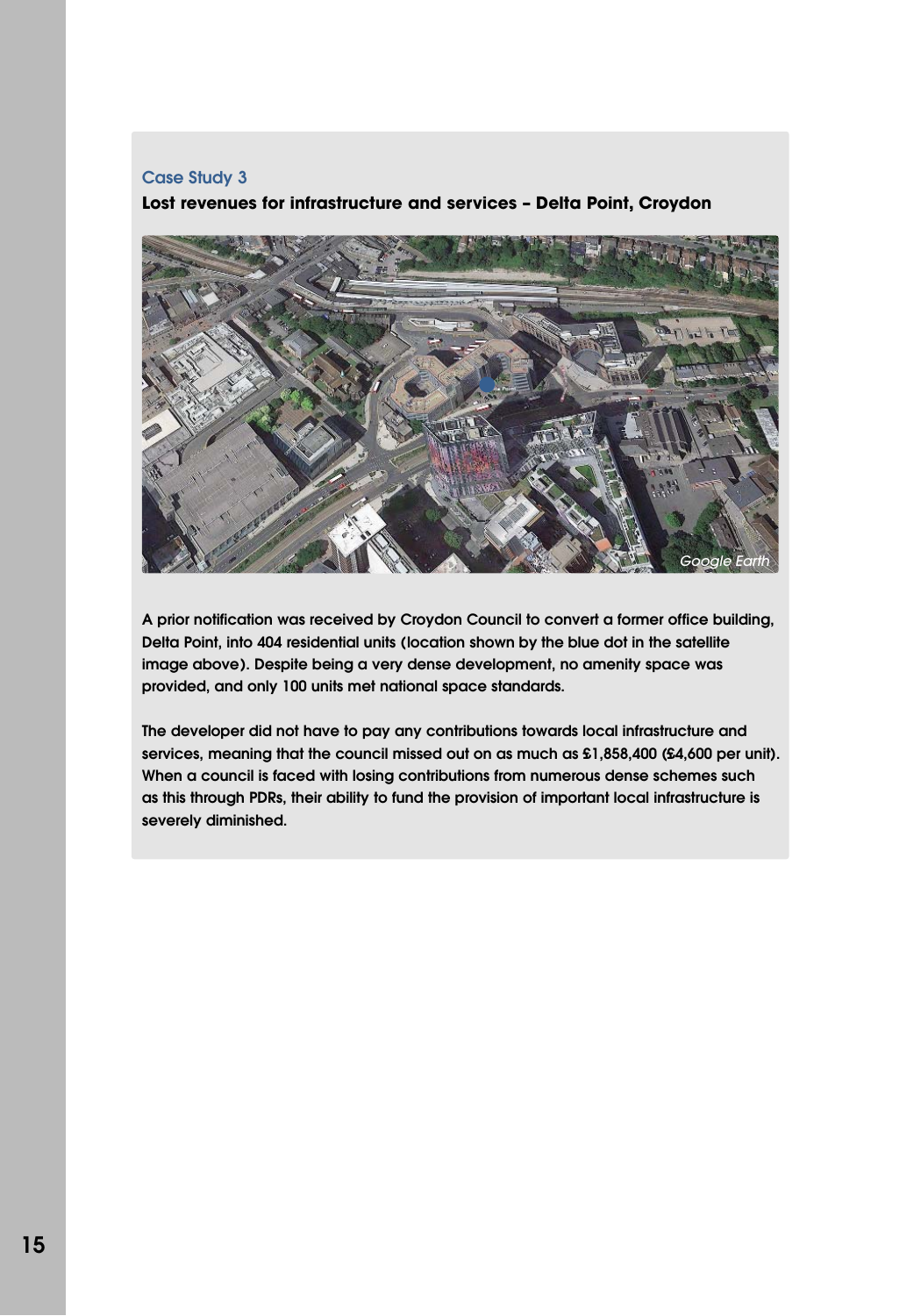# **1**<br> **14**<br> **14**<br> **144**<br> **1444**<br> **1444**<br> **1444**<br> **1444**<br> **1444** permitted development removes local jobs

#### **Permitted development stops councils from preserving employment opportunities**

Part of the government's rationale for introducing office-to-residential PDRs was that it would boost economic growth. It is therefore ironic that some of the most damaging impacts on places relate to the loss of local jobs.

So far, we have examined how new permitted development homes have undermined the ability of local authorities to create thriving places. However, extended PDRs have also prevented councils from retaining existing uses that are essential for prosperity. Most significantly, because office buildings can be freely converted into homes through PDRs, many councils have seen huge reductions in office space over the last seven years. This has led to the loss of local job opportunities, and to local people being forced either to move in search of work, or to begin long and unsustainable commutes that can **[undermine their wellbeing](https://www.nhs.uk/news/lifestyle-and-exercise/being-sick-of-the-daily-commute-could-be-affecting-your-health)**. Businesses are forced to relocate, which can lead to loss of revenues for local authorities, and the reduction in floorspace per worker can result in declining productivity for businesses. This is particularly damaging for small and medium-sized enterprises (SMEs) – which constitute 99.9% of all businesses – and the voluntary sector, both of which **[depend on the availability](https://www.hertfordshirelep.com/media/7128/loss-of-employment-space-in-hertfordshire-february-2019.pdf) [of low-rent office space to survive](https://www.hertfordshirelep.com/media/7128/loss-of-employment-space-in-hertfordshire-february-2019.pdf)**.

#### **Thousands of lost jobs**

This loss of office space has provoked serious concern among councils across England, many of whom are seeing serious shortfalls in the employment land they needed before office-to-residential PDRs were introduced. The scale of the problem is huge. Up to May 2019 London lost **[1.6 million square feet](https://www.london.gov.uk/sites/default/files/slums-of-the-future-permitted-development-conversions-in-london-by-tom-copley-am.pdf)** of office space to permitted development, which equates to 6% of its total office stock.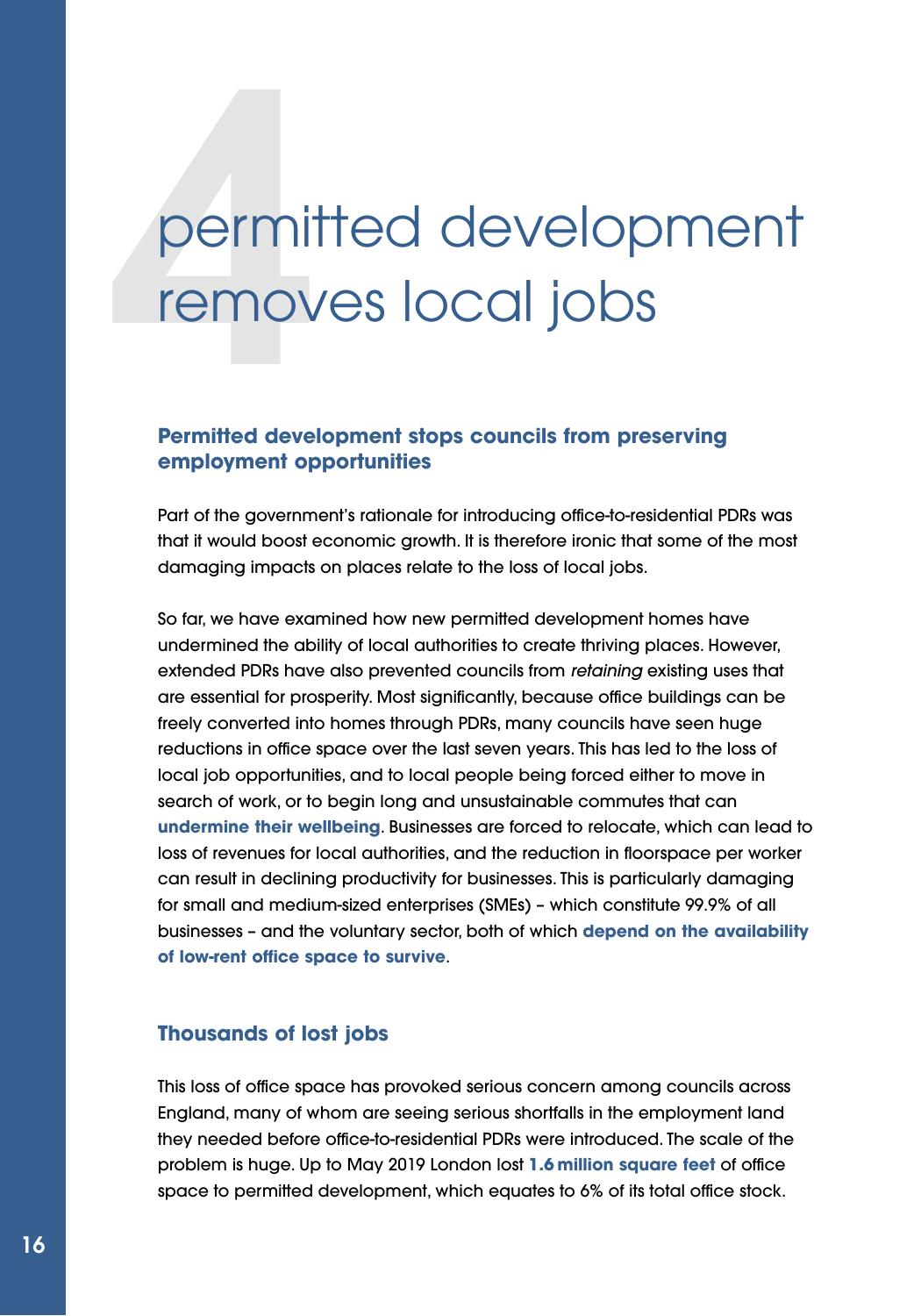But this is a problem that is not confined to London. Wycombe district (abolished as an individual local authority area in March 2020) is a fairly typical example: in March 2018 the former Wycombe District Council calculated that it had lost approximately 462,848 square feet of office floorspace (5% of its total) to permitted development over the previous five years – equivalent to the loss of **[about 3,500 jobs](https://www.wycombe.gov.uk/uploads/public/documents/Planning/Planning-policy/Topic-based/Justification-Report-final-with-appendices.pdf)**. Similar figures have been reported across the country.

Again, councils can respond to the loss of employment space in their areas by applying an Article 4 Direction, but this is a measure that is resource intensive and difficult to apply outside of very special circumstances. Faced with no other option, some **[councils have started purchasing employment sites](https://www.hertfordshiremercury.co.uk/news/hertfordshire-news/hertfordshire-county-council-invests-28m-3903088)** they deem to be at risk of conversion to housing.

#### **Case Study 4**

#### **Loss of employment floorspace – Hertfordshire Local Enterprise Partnership study**

**In 2019, Hertfordshire Local Enterprise Partnership undertook a [study](https://www.hertfordshirelep.com/media/7128/loss-of-employment-space-in-hertfordshire-february-2019.pdf) into the extent and implications of – and solutions to** – **the substantial loss of employment floorspace in the region in the preceding ten years. The study found that during that period there was a total net loss of over 771,000 square metres of commercial floorspace across Hertfordshire, equivalent to the total office stock in St Albans, Watford and Welwyn Garden City combined. The study concluded that extended PDRs were by far the greatest driver of the increased rate of loss in employment floorspace since their introduction in 2013-2014, and had created serious imbalances between supply and demand in the market. This has several implications locally:**

- **Constraining growth:** A lack of office space inhibits growth potential across the **county. Smaller office units are often at greater risk of loss to permitted development, thus making it more difficult for SMEs to find affordable office space.**
- **Forcing relocations: Businesses are being forced to relocate outside of Hertfordshire.**
- **Limiting productivity and performance:** The reduction in floorspace per worker **causes operational difficulties for businesses.**
- **Deteriorating image: There is a risk that, as a consequence of the above, Hertfordshire may be perceived as 'closed for business'.**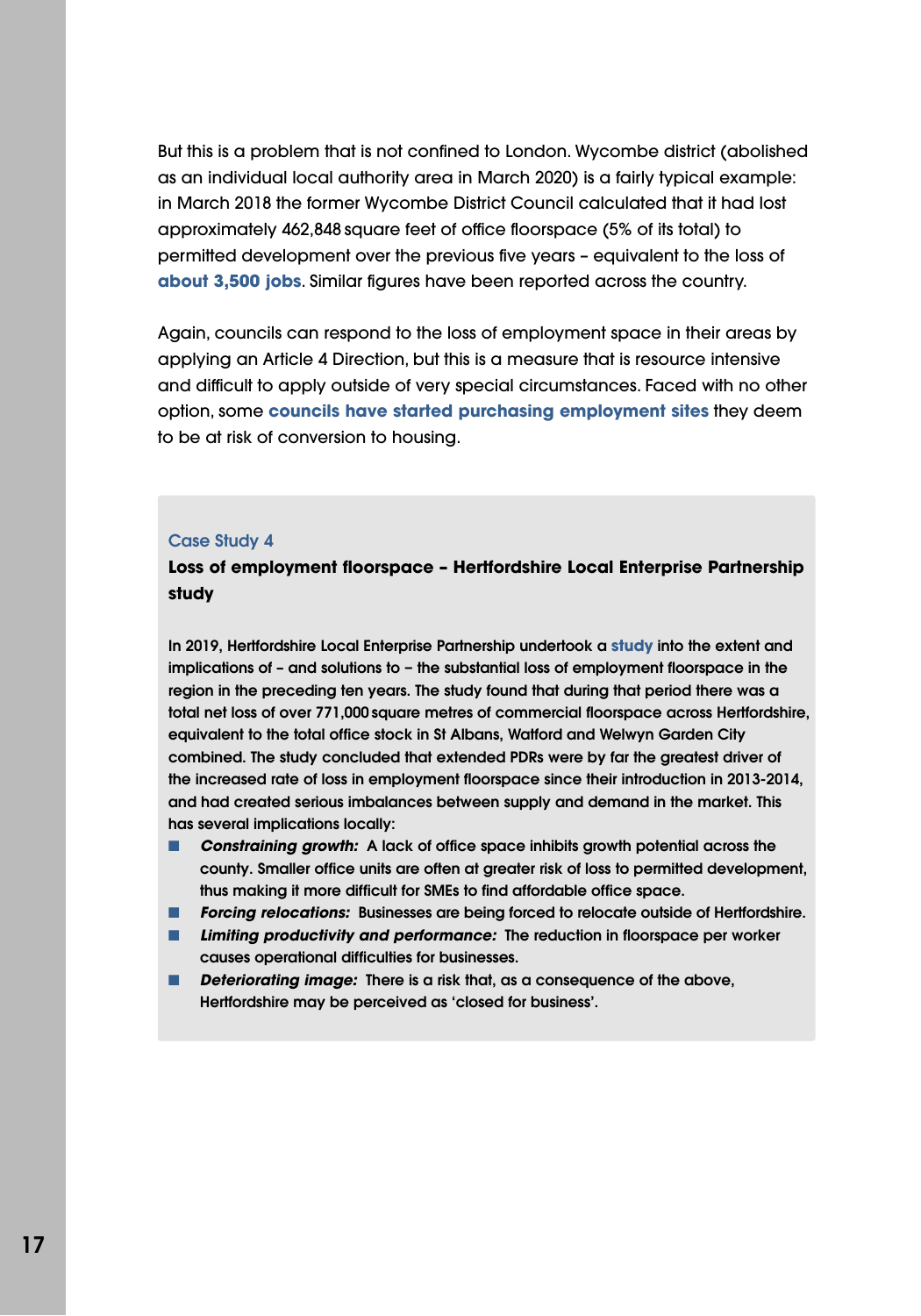## **perminded**<br>**5**<br>Extended PDPs permitted development hollows out local democracy

#### **Extended PDRs hollow out local democracy**

It is right that local people should have a say on the decisions that will shape their wellbeing and quality of life for years to come. From this perspective the planning system is a cornerstone of democratic engagement in England. Unlike elections, which happen every few years and can be focused on abstract concepts, every year thousands of people participate through the planning system to respond to and help shape concrete decisions about their local environments and lives. For many, it is the most direct way to have a democratic say in the decisions that shape their lives.

But this is not the case for new homes delivered through permitted development, regardless of how large the schemes are. Because homes delivered through permitted development do not go through planning committees, local councillors do not get to have a say, though planning committees, on new applications; and no consultation or community participation takes place following a prior approval application for permitted development. Local communities are often completely unaware of major permitted development schemes until after they have been completed.

Permitted development schemes also do not have to conform either to local development plans, which are drawn up following a strict public consultation process, or to neighbourhood plans, much to the frustration of communities who have often spent a lot of time (on average, five years) and resources to produce them.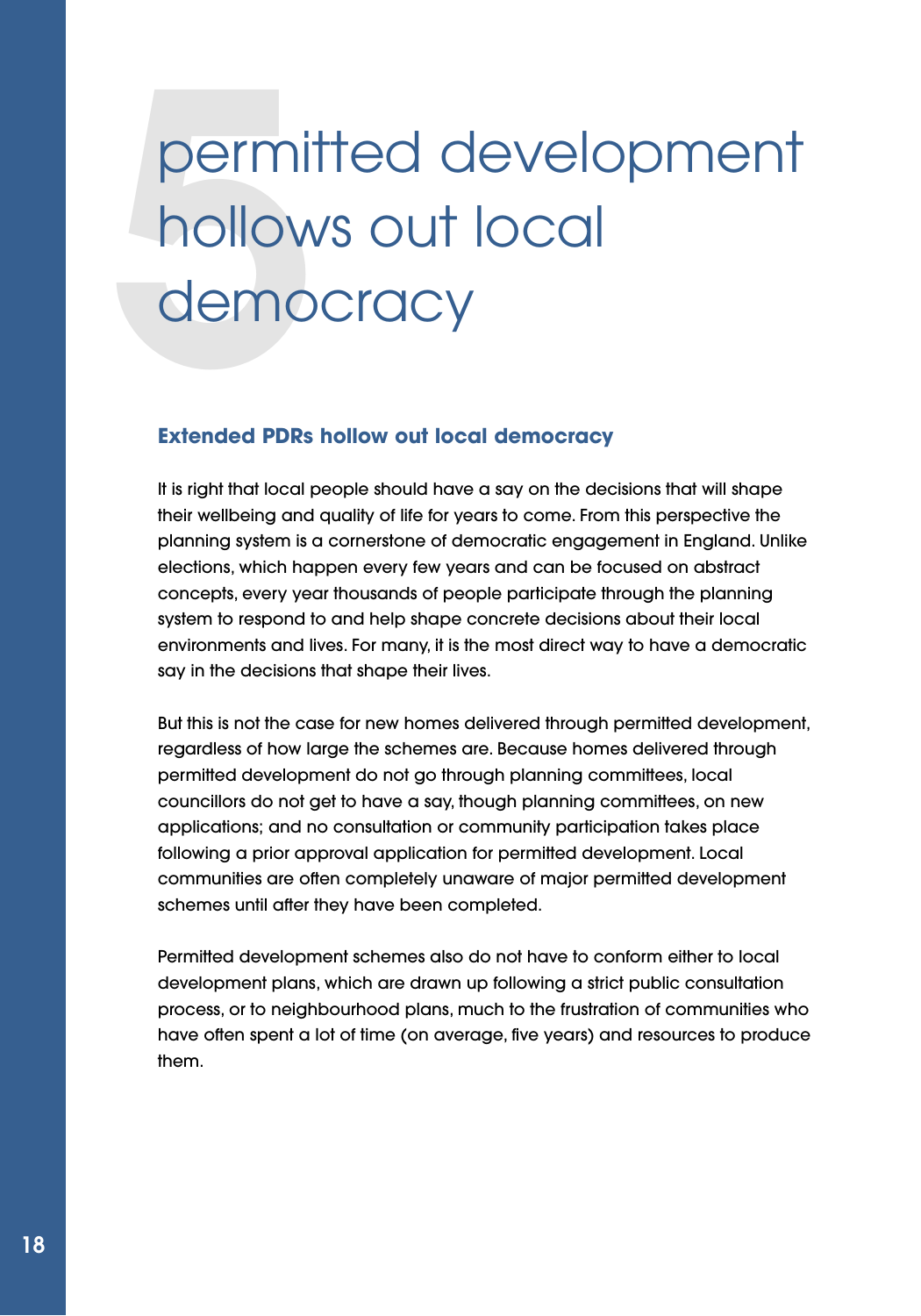### **6**solutions

#### **Deregulation as an end in itself?**

That the wider impacts of extended PDRs demonstrated in this report – on the ability of councils to shape quality places, to build essential infrastructure, to support higher levels of employment locally, and give communities more say over decisions which affect them – are accepted by government tells us something about the emphasis it is placing on increasing housing numbers, with less reaard for other issues.

But it also highlights the emphasis that government is placing on deregulation. As a nation we are facing overlapping public health crises in relation to climate change, COVID-19, and obesity; and yet, in weakening the planning system, the government has thrown out some of the most powerful policy levers, both locally and nationally, we have to tackle these challenges. Similarly, the government is eroding its own ability to act on its planning reform rhetoric, which is focused on beauty, building back better, and place-making.

In a tacit acknowledgement that higher standards need to be enforced for permitted development schemes, the government has introduced **[legislation](https://www.legislation.gov.uk/uksi/2020/632/contents/made)** which from 1 August 2020 requires all habitable rooms in permitted development properties to have 'adequate natural light'. Changes will also allow local authorities to consider 'design' in prior approval applications for some types of permitted development. Furthermore, the government's **[Planning for the Future](https://assets.publishing.service.gov.uk/government/uploads/system/uploads/attachment_data/file/907647/MHCLG-Planning-Consultation.pdf)** White Paper has proposed to extend planning gain to include change of use through permitted development.

While these changes are welcome, they do not solve the wider issues stemming from unplanned developments outlined in this report.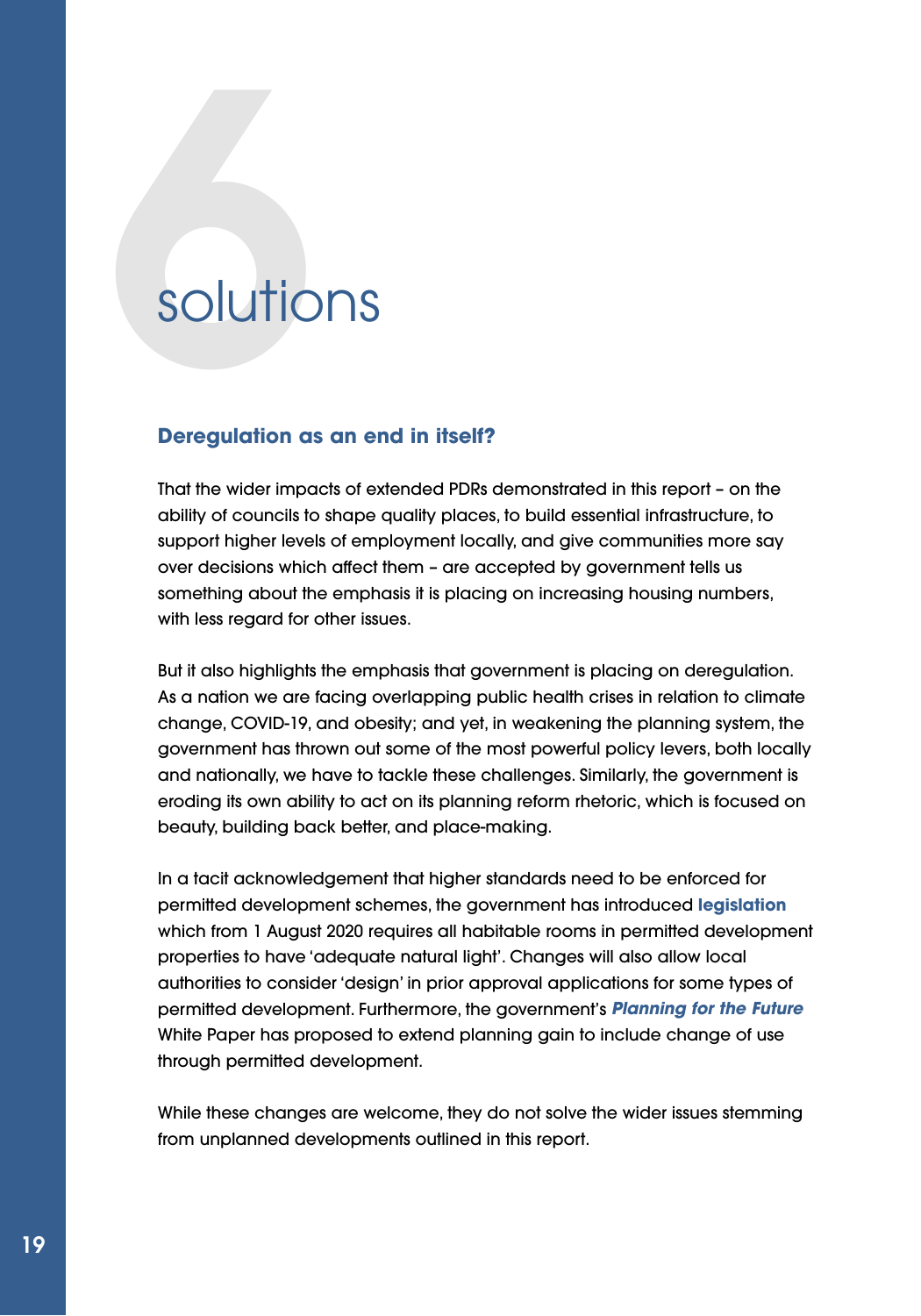#### **False dichotomies**

Proponents of permitted development present us with a pair of false dichotomies. The first is that we can either support greater housebuilding or high standards for new homes, but not both – if we push for higher standards, we are denying people the new homes they need. The second is that we have a straight choice between the residents of permitted development homes (often some of the most vulnerable individuals in society) being on the streets or in converted warehouses – faced with this choice, surely the latter is better?

We certainly need more homes; but they must be of a decent standard. And history tells us that there does not have to be a choice between more but poorquality homes or people remaining homeless. The graph below shows the number of permanent new-build housing completions by year in England. The government's current ambition is to build more than 300,000 new homes a year. In the only period in which anything close to this figure was achieved – roughly between 1955 and 1975 – housing and planning policy was defined by a strong planning system, massive state investment in social housing (which in itself has important benefits for health and wellbeing and can be used by councils to **[drive up housing quality](https://apse.org.uk/apse/assets/File/At%20a%20Crossroads%20Complete%20Version(2).pdf)** in local areas), and high standards for new homes. The 1919 Housing and Town Planning Act – the origin of council housing in the UK – fulfilled Lloyd George's commitment to build 'homes fit for heroes' by introducing standards on space and design, as well as energy, transport, and green space. These **['Parker Morris' design standards](https://www.tcpa.org.uk/blog/the-rise-and-fall-of-housing-standards)** shaped hundreds of thousands of council homes and made an enormous difference to thousands of lives. They survived in different forms until 1980, when all mandatory standards were abolished.



**Number of permanent new build housing completions, by tenure, in England, 1946-2018** Source: **[House Building; New Build Dwellings,](https://assets.publishing.service.gov.uk/government/uploads/system/uploads/attachment_data/file/835887/House_Building_Release_June_2019.pdf) England: June Quarter 2019**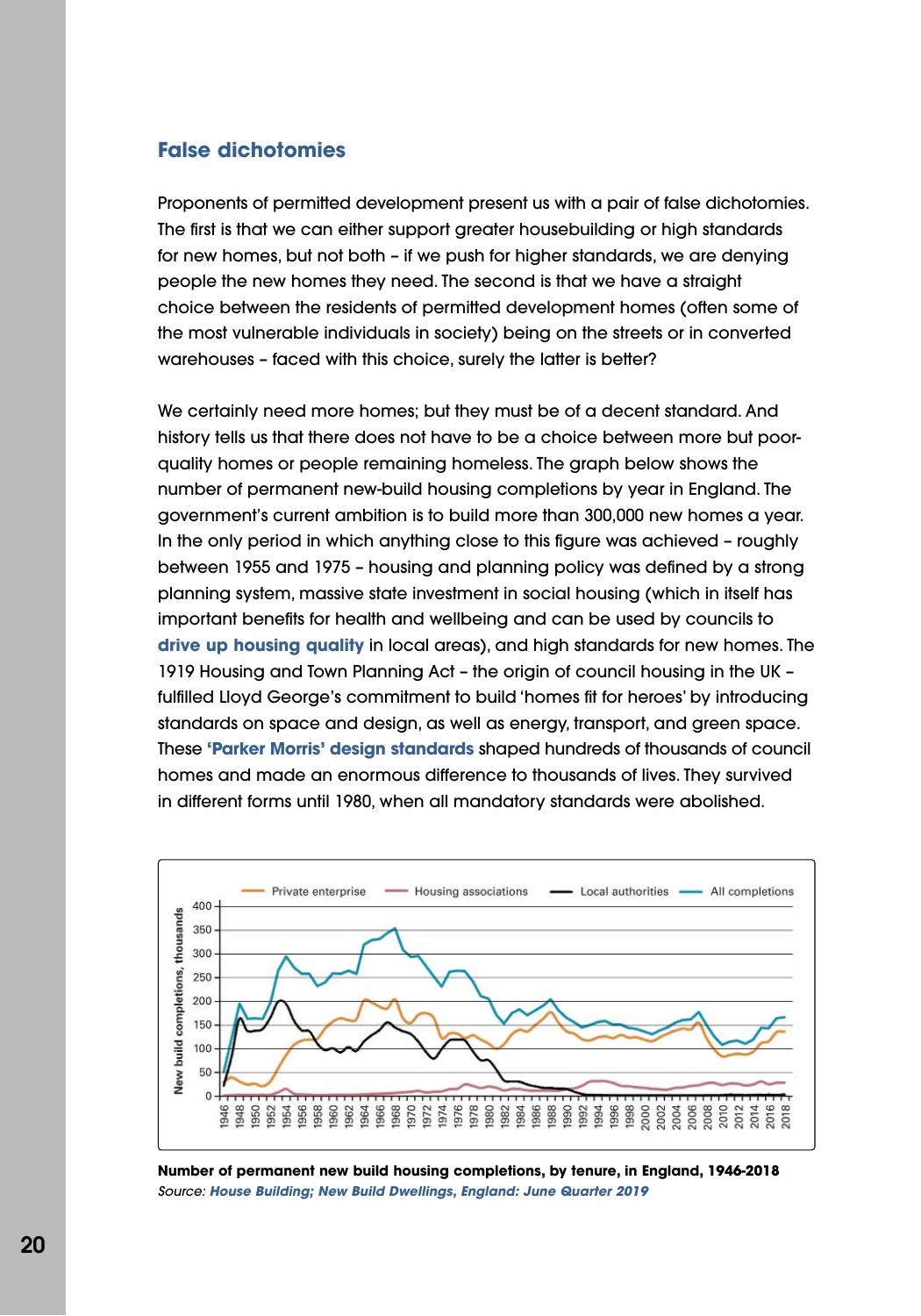#### **It is time for a Healthy Homes Act**

We are obviously living in very different times, but the Parker Morris standards show what is possible with compassion and ambition, and that the dichotomies described above are patently false. We **can** deliver more homes, affordably and with strong minimum standards.

The TCPA has developed a draft **[Healthy Homes Act](https://www.tcpa.org.uk/healthy-homes-act)** as a powerful way to guarantee such minimum standards, and to help the government to deliver on its commitments to create beautiful, successful places. At its heart, it would put into law a series of basic principles which together define what constitutes a healthy home and neighbourhood. These evidence-based principles are, we believe, the absolute minimum that the public expect from their homes, and would apply to all new homes, whether built with planning permission or through permitted development. All government departments would be required to have regard to the principles when making policy, as would all public authorities that have responsibilities relating to planning and the delivery of housing. The Bill that the TCPA has drafted also places new duties on the Secretary of State for Housing, Communities and Local Government to secure the health, safety and wellbeing of people in relation to buildings, and on local authorities to plan for affordable housing in a way that secures the long-term health, safety and wellbeing of residents. These changes and others put forward in the Bill would transform the way we regulate the built environment, bringing certainty and coherence to a fragmented system.

Passing the Healthy Homes Act would not undo the damage that tens of thousands of new permitted development homes will already have done to communities and places, and it would not outlaw permitted development itself, but it would effectively outlaw all substandard housing and neighbourhoods. In other words, it would put health and wellbeing back at the heart of planning and housing policy.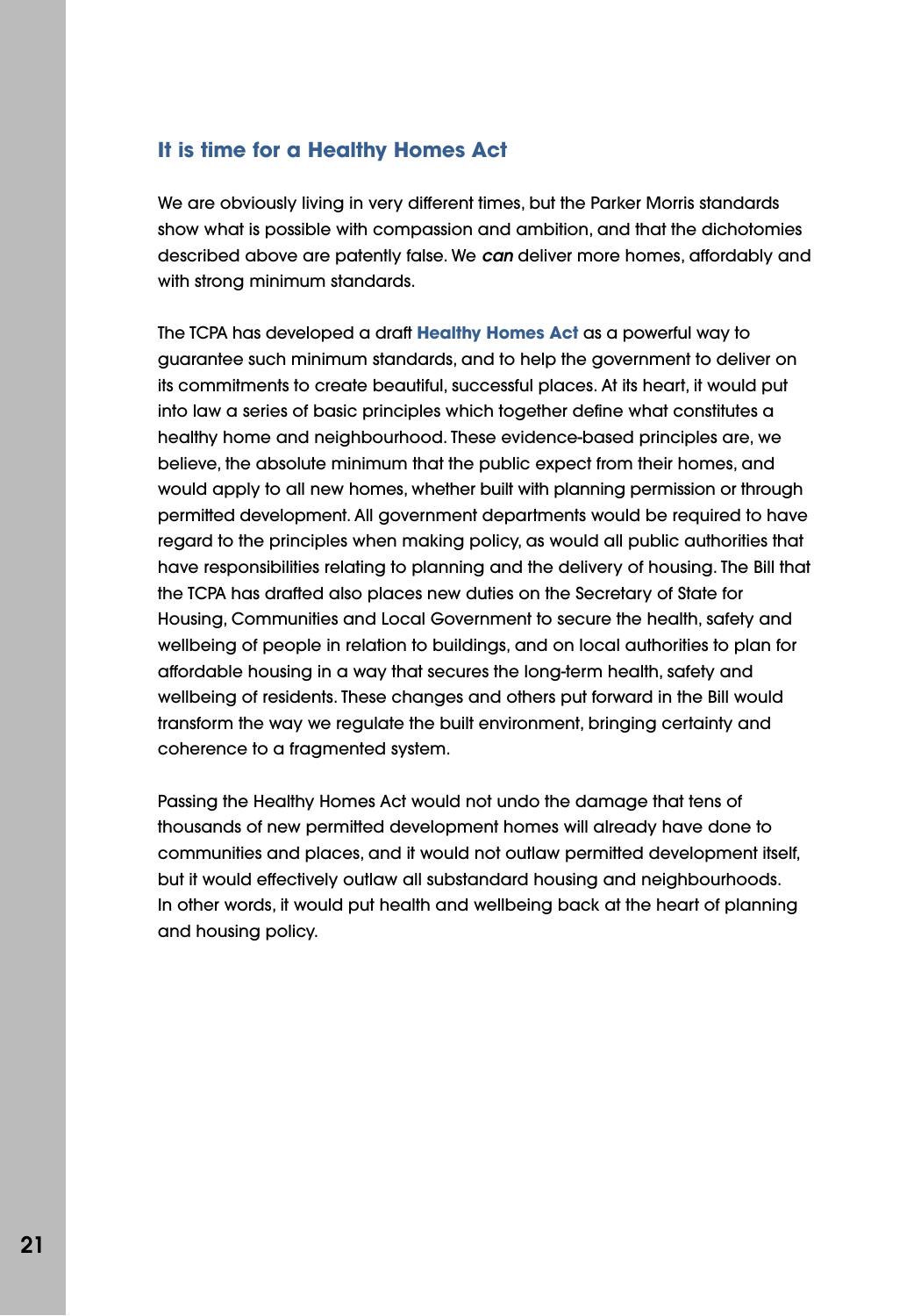### **7**conclusion

The unacceptably poor quality of many new homes delivered through permitted development in England has been well documented. However, its wider impacts are just as significant. As this report has demonstrated, permitted development impacts upon the ability of local authorities to:

- **shape coherent places;**
- **build the infrastructure needed to support the wellbeing of residents;**
- **protect the local jobs needed for thriving communities; and**
- **give communities a say on the decisions that will shape their wellbeing and quality of life.**

Following the government's announcement that it plans to further expand PDRs to include yet more types of development, this report has synthesised the existing evidence to highlight just how damaging these wider impacts are and will continue to be in future unless legislation is introduced to guarantee a set of minimum standards that all new homes must meet. By allowing developers to bypass the planning system, permitted development undermines the ability of local authorities to co-ordinate development and the infrastructure needed to support the long-term sustainability of communities. As a consequence, such development is piecemeal in nature and can lead to the building of numerous homes that are cut off from essential services and do not provide residents with opportunities to exercise safely away from traffic. While individual permitted development schemes may not seem significant in terms of their overall impact on communities, local authorities such as Harlow and Hounslow Councils have seen high concentrations of such schemes within a very small area, severely inhibiting their ability to plan coherently as they lose control over many acres of land.

This report has also demonstrated how extended PDRs deprive councils of important funding for services and infrastructure as developers are not required to pay any financial contributions for such schemes. Any negative impacts on